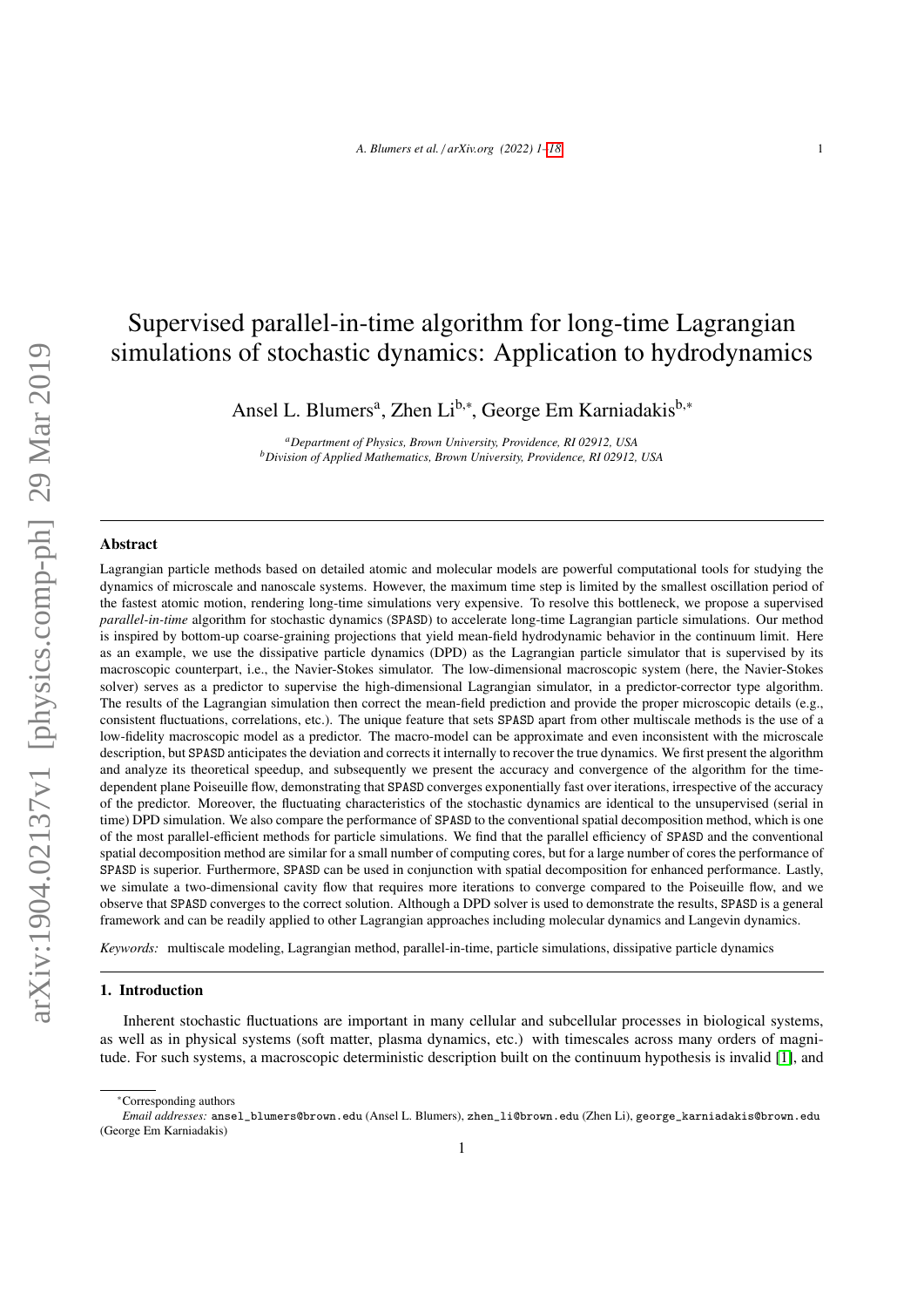therefore Lagrangian methods based on detailed atomic and molecular models are required [\[2\]](#page-16-2). However, because the atomistic details are explicitly modeled, the maximum time step is limited by the smallest oscillation period of the fastest atomic motion, which are typically of the order of several femtoseconds [\[3\]](#page-16-3). Consequently, the physical time scales accessible to those simulations are too short to address interesting long-time dynamics. This huge disparity in temporal scales, which can also happen at larger values of the smallest timescales, has not been addressed adequately in the computational literature on multiscale physical and biological systems. Consider, for example, the problem of thrombus formation caused by platelet margination and adhesion to the arterial wall, where the characteristic time for platelet activation is a few microseconds. Lagrangian platelet models can only simulate the platelet dynamics up to a few minutes [\[4,](#page-16-4) [5\]](#page-16-5), which is far below the time scale for those *in vivo* processes that usually require at least several hours or even days [\[6,](#page-16-6) [7\]](#page-16-7). With a time step of the order of 10−<sup>6</sup> *s*, a clinically meaningful result for at least one-day time integration may require about  $10^{11}$  time steps with explicit platelet models [\[8\]](#page-16-8), which is computationally prohibitive. Another example is the simulation of protein folding dynamics [\[9\]](#page-16-9). In an *ab initio* molecular dynamics (MD) simulation, the protein molecule and surrounding solvents are treated as classical particles interacting through empirical energy functions. The MD trajectories provide extremely high spatial and temporal resolutions and can identify key intermediates of the folding processes. However, its computational cost hampers the study of large proteins due to their large number of degrees of freedom, greatly increasing the simulation time required to observe a single folding event, which is on the order of tens of microseconds to milliseconds [\[10\]](#page-16-10). For timescale on the order of milliseconds, MD simulations are challenging even for the specially designed ASICS machine - the longest continuous-trajectory atomic-scale simulation is a 2.936 millisecond simulation of NTL9 at 355 *<sup>K</sup>* [\[11\]](#page-16-11). Major conformational transitions triggered by enzymatic reactions occur on the millisecond to second time scale or longer [\[12\]](#page-16-12). Without algorithmic improvements, long-time integration of protein folding via *ab initio* MD simulations is a formidable problem.

The complexity due to the huge number of spatio-temporal degrees of freedom needed to resolve atomic or molecular details requires large amounts of computational resources and simulation time to capture the underlying kinetics and dynamics. A typical strategy to leverage parallel computing is dividing the spatial domain into many smaller subdomains so that all subdomains can be processed concurrently by many computing cores. We will refer to this as "conventional spatial decomposition" approach hereafter. Although it is relatively easy-to-implement and very effective, the strong scaling eventually plateaus as the number of unknowns per core becomes too small [\[13\]](#page-16-13). The lack of an efficient and stable numerical method remains a serious bottleneck for long-time simulations. Time parallel integration methods can break the bottleneck by decomposing the time domain and solving these subdomains parallel-in-time. Since the inception of time parallel integration methods over 50 years ago [\[14\]](#page-16-14), many have improved and proposed new parallel-in-time methods. Parareal, proposed by Lions et al. [\[15\]](#page-16-15), is a popular parallel-in-time scheme and has demonstrated its versatility in various applications. It follows a predictor-corrector paradigm in which the prediction is carried out with an inexpensive solver while the correction is performed with an expensive but parallelizable solver. The prediction is then corrected over iterations, resulting in a refined solution, which then acts as an initial condition in time for the next iteration. The traditional Parareal scheme has been applied to a wide range of problems, including fluid-structure interactions [\[16\]](#page-16-16), reservoir simulation [\[17\]](#page-16-17), approximation to Navier-Stokes equations [\[18\]](#page-16-18), turbulent plasma flow [\[19\]](#page-16-19), and even to fractional partial differential equations [\[20\]](#page-16-20). While most applications employ continuum solvers, a few utilize other methods such as particle solvers [\[21–](#page-16-21)[26\]](#page-17-0). Nevertheless, in most published works the fine and coarse propagators solve the same governing equation in an umbrella model, but with different spatial-temporal discretizations. There are a few exceptions in which the coarse propagator operates on a simplified mathematical model [\[23,](#page-16-22) [27–](#page-17-1)[29\]](#page-17-2). However, the acceleration of Lagrangian stochastic particle solvers employing parallel-in-time strategy has yet to be developed.

In the present work, we propose a Supervised Parallel-in-time Algorithm for Stochastic Dynamics (SPASD), which aims to significantly accelerate stochastic Lagrangian solvers for long-time simulations. Based on the bottom-up coarse-graining philosophy, stochastic particle models such as dissipative particle dynamics (DPD) converge to continuum macroscopic models in the scale limit [\[30,](#page-17-3) [31\]](#page-17-4). The macroscopic system can then serve as a predictor to supervise the high-dimensional stochastic Lagrangian simulation. Even though the governing equations of the macroscopic model, generally in the form of partial differential equations, are different from those of the microscopic model, the macroscopic model can capture the correct mean-field behavior of the microscopic system in the continuum limit. In particular, an inexpensive continuum solver, also known as the coarse propagator, solves the macroscopic model in serial, and an expensive but parallelizable solver, also known as the fine propagator, resolves the molecular details by performing stochastic microscopic simulations. In the examples, we will show how the coarse propagator can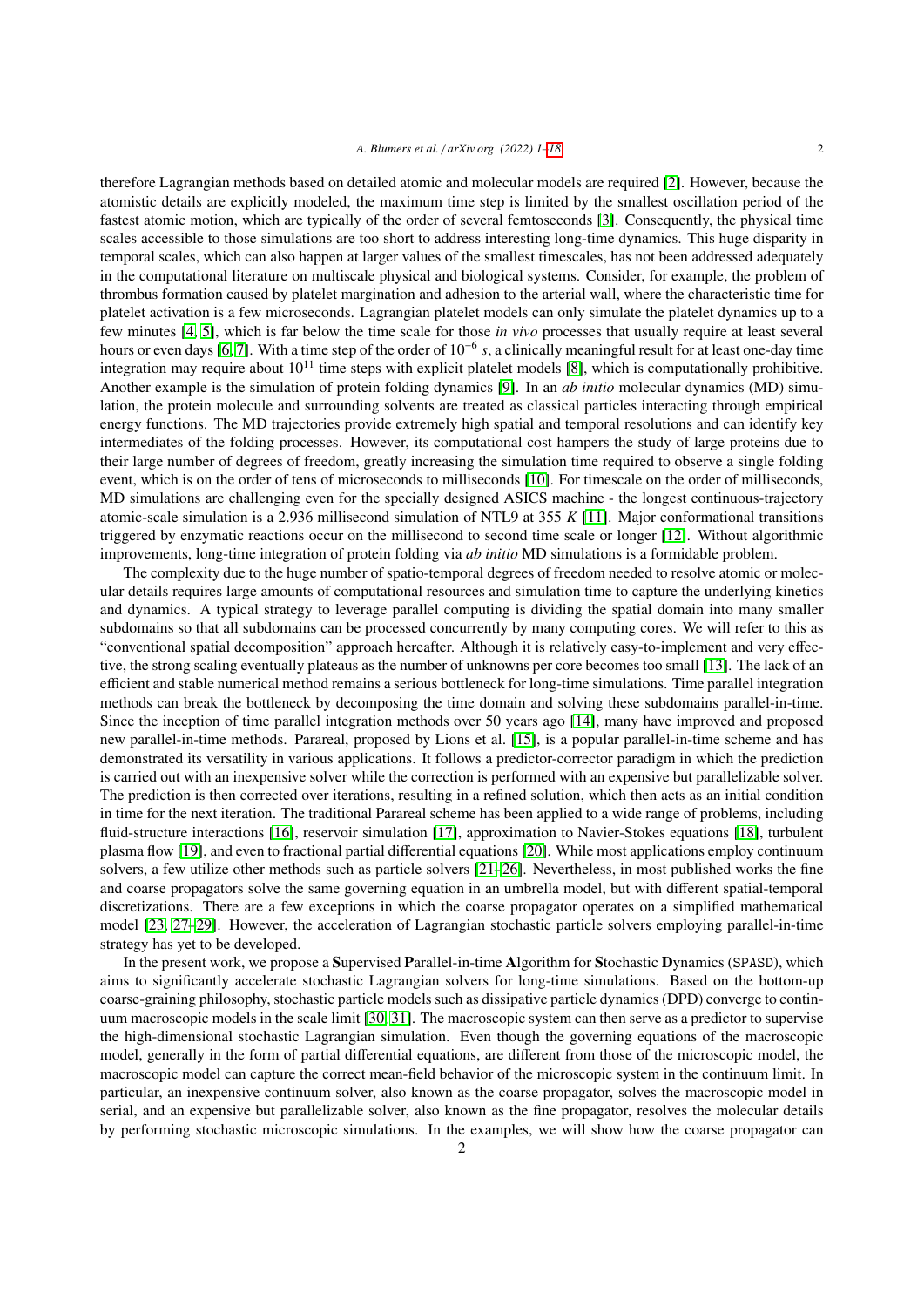provide a rough prediction of the mean-field hydrodynamics that supervises the fine propagator in the time domain, as well as how the fine propagator corrects the prediction iteratively. For demonstration, we employ DPD to model the stochastic microscopic dynamics and the Navier-Stokes equations to obtain mean-field behavior in the continuum [\[30,](#page-17-3) [31\]](#page-17-4). It is worth noting that SPASD is a scalable and stable parallel-in-time algorithm applicable to many popular stochastic Lagrangian solvers, e.g., MD, DPD, smoothed DPD and Langevin dynamics. Most importantly, the strong scaling of SPASD does not plateau like conventional spatial decomposition methods, and SPASD can be implemented in conjunction with spatial decomposition methods to achieve further speedup.

Considering SPASD as a multiscale method, one could argue that SPASD resembles methods such as multigrid, heterogeneous multiscale method, and equation-free approach. However, there are clear distinctions. Categorically, SPASD belongs to the class of concurrent multiscale modeling, for which the macro- and micro-model are solved concurrently. Structurally, SPASD echoes the extended multigrid methods (EMGM) [\[32\]](#page-17-5), in which the effective problems are solved with different types of models corresponding to different levels of physical representation. To bridge the scales, EMGM employs techniques that are similar to SPASD - interpolation, relaxation and restriction, and relies on iterative refinement for convergence. However, in contrast with SPASD , EMGM is strictly serial in time. There have been some attempts for developing parallel-in-time multigrid methods [\[33\]](#page-17-6), but the extension to EMGM has yet to be properly explored to the best of our knowledge.

The heterogeneous multiscale method (HMM) views the connection between the micro- and macro-model from a different perspective. In HMM, one has to first guess the form of the macro-model, which can be incomplete [\[34\]](#page-17-7), e.g. missing the true constitutive law in complex materials. The key is to extract the required information from the micro-model to solve the incomplete macro-model. As expected, the macro-state provides the constraints for setting up the micro-state. In this regard, the difference between HMM and SPASD is easy to spot: the macro-model is complete and serves as a predictor in SPASD . In particular, guessing the wrong values of the macro-model parameters in SPASD is acceptable because the ramification is corrected by the algorithm, whereas guessing the wrong form of the macro-model is likely going to lead to wrong results in HMM [\[34\]](#page-17-7).

Another well-known multiscale methodology is the equation-free approach (EFA). EFA is intended to be used when a macroscopic description is unavailable in closed form [\[35\]](#page-17-8). In EFA, microscopic simulations are performed only in small spatial domains over a short time period, commonly known as patches. The evolution of the macroscopic fields is then macroscopically interpolated across the patches. In contrast, microscopic simulations in SPASD are performed concurrently on the entire temporal domain. Furthermore, we use a macro-model to best describe the complex microscopic dynamics at a coarse level. Due to the reduced representation of the true dynamics, the macromodel has a closed-form, and it is solvable with a fast solver.

In conclusion, treating the macro-model merely as a predictor is unique to SPASD . That is to say, the macro-model can be inaccurate and inconsistent with the microscale description. Because the parallel-in-time algorithm anticipates the deviation from the true (microscopic) dynamics, SPASD can recover the true dynamics, as demonstrated in this work.

The remainder of this paper is organized as follows. In section [2](#page-2-0) we describe SPASD and provide an analysis of its theoretical speedup. In Section [3](#page-8-0) we demonstrate the implementation of SPASD for a stochastic Lagrangian simulation supervised by its mean-field approximation. Subsequently, we present quantitative results including accuracy, convergence rate and parallel efficiency for an one-dimensional time-dependent problem. Furthermore, we apply SPASD in a two-dimensional cavity flow and analyzed the results. Lastly, the paper ends with a brief summary and discussion in Section [4.](#page-15-0)

# <span id="page-2-0"></span>2. Algorithm

Given that SPASD is inspired by the traditional Parareal algorithm [\[15\]](#page-16-15), we will first briefly summarize the traditional Parareal and then introduce the proposed algorithm, SPASD. The speedup offered by SPASD is determined by the complexity of projection, mapping and filtering operations as described below. In order to retain generality, we present a theoretical speedup in which the walltimes of those operations are represented symbolically. The theoretical speedup is then compared to the speedup of conventional spatial decomposition method in the context of distributed computing.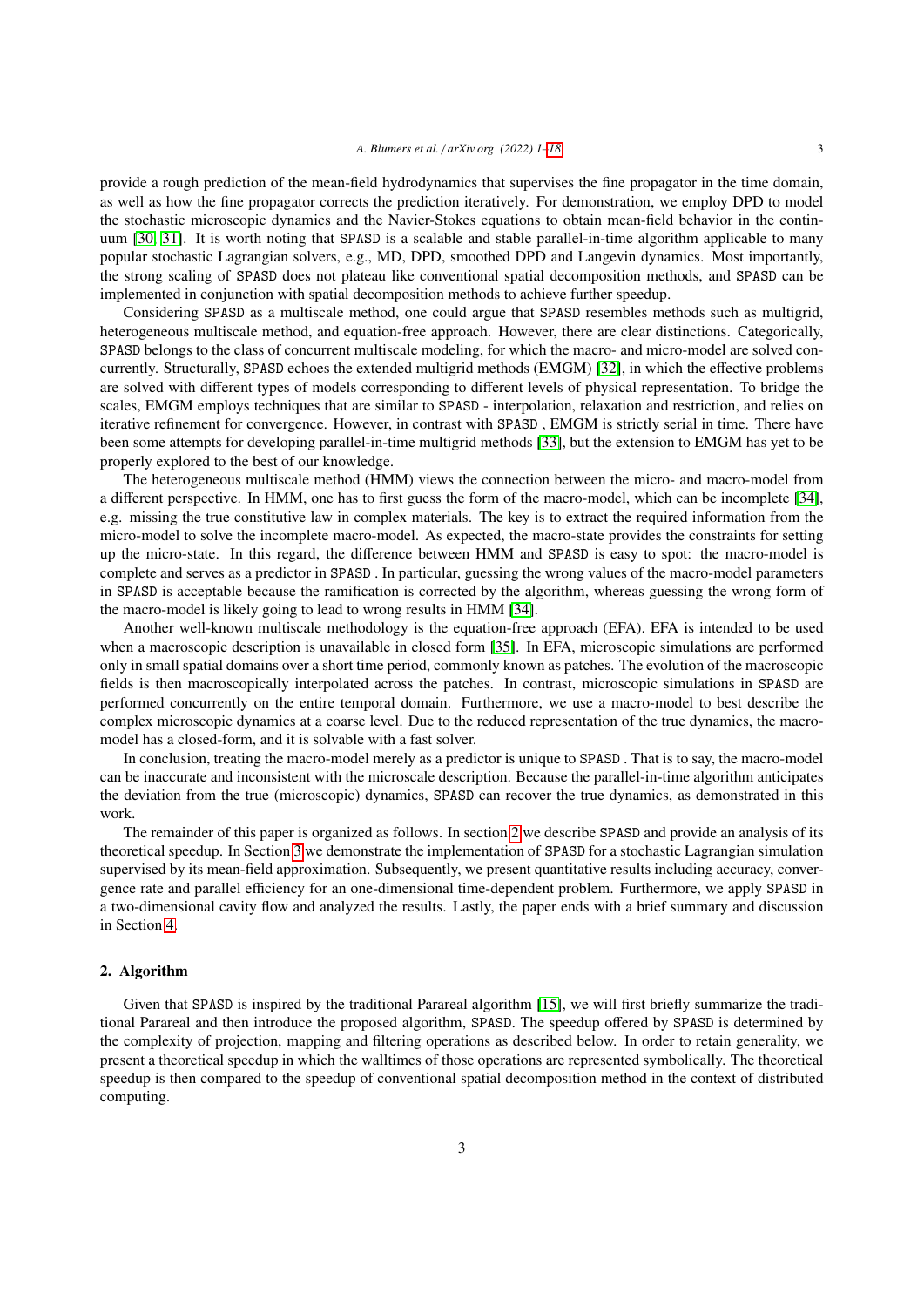#### *2.1. Traditional Parareal Algorithm*

For the sake of clarity, let us assume that we have reduced the original problem to the following ordinary differential equation (ODE):  $du/dt = f(u)$ ,  $t \in [0, T_{\text{final}}]$ ; see Table [1](#page-4-0) for the notation. Let  $U_k^n$  be an approximation to the exact solution  $u(n\Delta T)$  at time  $n\Delta T$  in  $k^{\text{th}}$  iteration, where  $\Delta T$  denotes the length of a tim exact solution  $u(n\Delta T)$  at time  $n\Delta T$  in  $k^{\text{th}}$  iteration, where  $\Delta T$  denotes the length of a time subdomain.  $N = T_{\text{final}}/\Delta T$ <br>is the number of time subdomains. Let  $\mathcal F$  be the expensive fine propagator that accurate is the number of time subdomains. Let  $\mathcal F$  be the expensive fine propagator that accurately approximates  $u(t)$ , and G be a less accurate but inexpensive coarse propagator.  $\Delta t_f$  and  $\Delta t_c$  represent the time step of the fine and coarse propagators, respectively. We note that, although ∆*t<sup>c</sup>* is usually equal to the length of a time subdomain ∆*T*, it can be less than ∆*T* as demonstrated in later sections, i.e., ∆*t<sup>c</sup>* ≤ ∆*T*. Summarized in Algorithm [1,](#page-3-0) the traditional Parareal algorithm [\[15\]](#page-16-15) places few constraints on the fine and coarse propagators. Typically, the coarse propagator employs the same numerical scheme as the fine solver, but with a coarser spatio-temporal discretization. Alternatively, they can be different numerical schemes with distinct convergence properties [\[28,](#page-17-9) [36\]](#page-17-10). Nevertheless, both the fine and coarse propagators operate on the same underlying governing equations in most applications.

#### <span id="page-3-0"></span>Algorithm 1 Traditional Parareal algorithm

1: Initialization:

Compute initial iteration with Coarse propagator:  $U_0^{n+1} = G(U_0^n)$  for all  $0 \le n \le N$ . 2: Assume sequence  $\{U_k^n\}$  is known for some  $0 \le n \le N$  and  $k \ge 0$ : Correction: (a) Advance with Coarse propagator in serial:  $\mathcal{G}(U_k^n)$  for all  $0 \le n \le N - 1$ . (b) Advance with Fine propagator in parallel:  $\mathcal{F}(U_k^n)$  for all  $0 \le n \le N - 1$ . (c) Compute correction:  $\delta_k^n = \mathcal{F}(U_k^n) - \mathcal{G}(U_k^n)$  for all  $0 \le n \le N - 1$ . Prediction: Advance with Coarse propagator in serial:  $\mathcal{G}(U_{k+1}^n)$  for all  $0 \le n \le N - 1$ . Refinement: Combine the correction and prediction terms:  $U_{k+1}^{n+1} = \mathcal{G}(U_{k+1}^n) + \mathcal{F}(U_k^n) - \mathcal{G}(U_k^n)$ 3: Repeat *Step 2* to compute  $U_{k+2}^n$  for all  $1 \le n \le N$  until a termination-condition is satisfied.

# <span id="page-3-2"></span>*2.2. Supervised Parallel-in-time Algorithm for Stochastic Dynamics (*SPASD*)*

In order to accelerate particle simulations, we use a mean-field approximation as the macroscopic model whose underlying governing equations are different from those of the microscopic model. Summarized in Algorithm [2](#page-4-1) and represented graphically in Fig. [1,](#page-5-0) propagators in SPASD solve their respective sets of governing equations reflecting the model. As a consequence, a solution representing the macroscopic state is different from the one representing the microscopic state. A macroscopic solution from a coarse propagation can be mapped to a microscopic state via a mapping operation (denoted by the mapping operator  $\mathcal{R}$ ). Conversely, a macroscopic solution can be obtained from a microscopic state via a projection operation (denoted by the projection operator  $\mathscr{P}$ ). The projection and mapping processes are the core challenges for virtually all types of multiscale algorithms. There is no universal method bridging the scales, and the realization of those processes should be problem-dependent. During our numerical experiments, we tested some commonly implemented methods in multiscale such as weighted kernel sampling, linearly interpolation, and nearest neighbor interpolation. For our purpose, we found that the choice of method does not impact the refined results, which is partially due to the fact that the information lost in those processes can be regained by the fine propagator.

Noise filtering, denoted by operator  $\mathscr{F}$ , is crucial to the success of SPASD because in stochastic simulations the noise would accumulate with time if left unattended. The accumulation of noise will cause the refined solution to diverge from the true solution, as demonstrated in Section [3.1.1.](#page-9-0)

As with all iterative schemes, the refinement process stops when a termination-condition is satisfied. Because the magnitude of the stochastic noise varies from application to application, the idea of a universal condition is imprudent. We thus propose a practical condition that can be tuned based on the application:

<span id="page-3-1"></span>
$$
\frac{\left\|G(\mathcal{F}\lbrace U_{k+1}^n\rbrace) - G(\mathcal{F}\lbrace U_k^n\rbrace)\right\|_{l_1}}{\left\|G(\mathcal{F}\lbrace U_{k+1}^n\rbrace)\right\|_{l_1}} \equiv C_{\text{TC}} < C_{\text{Tolerance}},\tag{1}
$$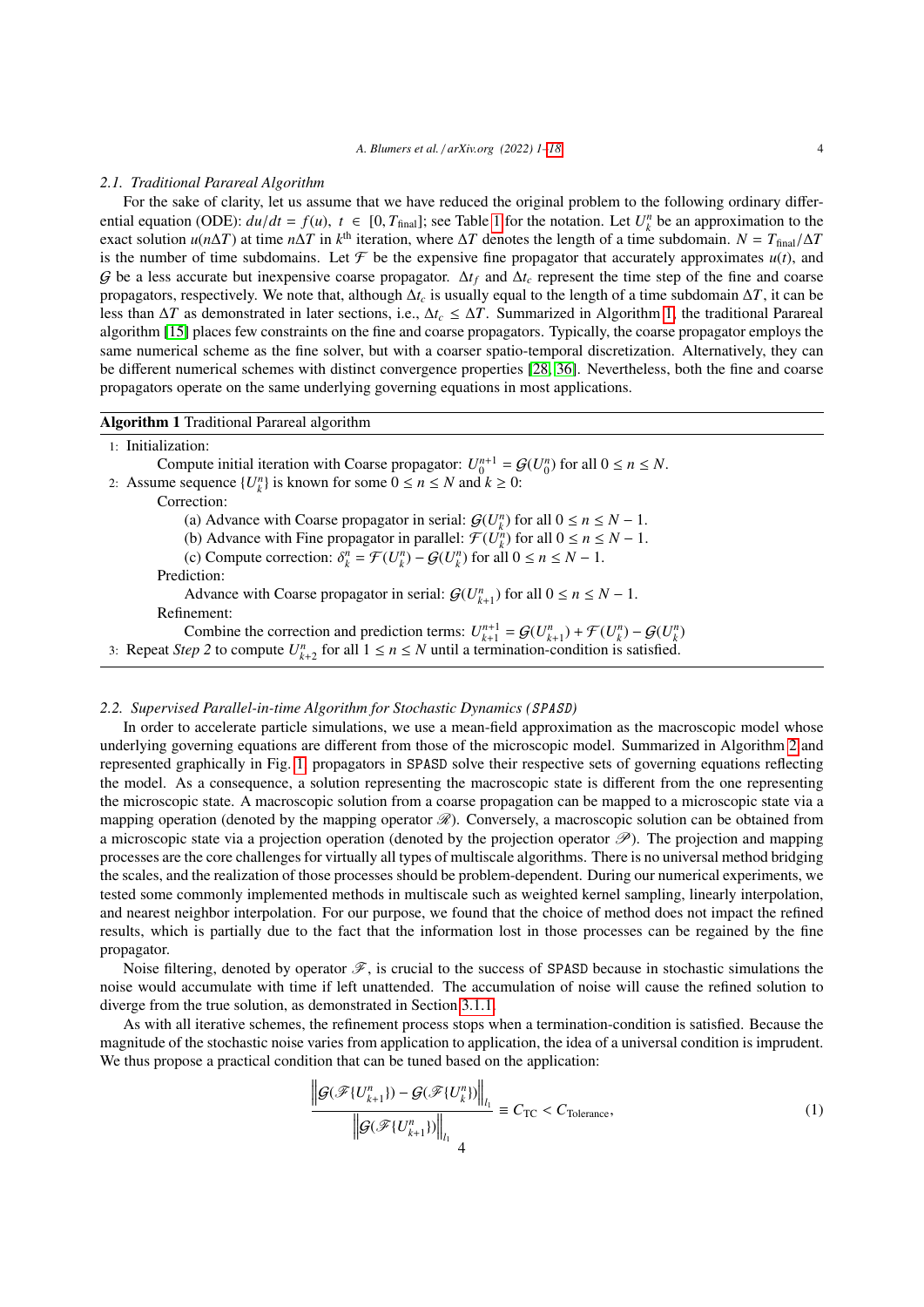Table 1: Notation for selected variables.

<span id="page-4-0"></span>

| $\Delta T$                                                                                          | Length of a time subdomain                                  |
|-----------------------------------------------------------------------------------------------------|-------------------------------------------------------------|
| $\Delta t_c$                                                                                        | Time step of a coarse propagator                            |
| $\Delta t_f$                                                                                        | Time step of a fine propagator                              |
| K                                                                                                   | Number of iterations                                        |
| $\boldsymbol{N}$                                                                                    | Number of time subdomains                                   |
| F                                                                                                   | Fine propagator                                             |
| $\cal G$                                                                                            | Coarse propagator                                           |
| F                                                                                                   | Filtering operator                                          |
| ${\mathscr R}$                                                                                      | Mapping operator                                            |
| P                                                                                                   | Projection operator                                         |
| $T_{\text{c}}^{\text{serial}}$                                                                      | Total walltime of a serial simulation using conventional SD |
| $T$ SPASD                                                                                           | Total walltime of a simulation using SPASD                  |
| $T^{t}$                                                                                             | Walltime taken by fine propagations per iteration           |
| $\mathbf{T}^{\mathrm{c}}$                                                                           | Walltime taken by coarse propagations per iteration         |
| $T^{\mathscr{F}}$                                                                                   | Walltime taken by filtering operations per iteration        |
| $T^{\mathscr{R}}$                                                                                   | Walltime taken by mapping operations per iteration          |
| $T^{\mathscr{P}}$                                                                                   | Walltime taken by projection operations per iteration       |
| $\tau^{\mathrm{f}}$                                                                                 | Walltime of one fine propagation                            |
| $\begin{align} \tau^{\mathrm{c}}\tau^{\mathscr{F}}\tau^{\mathscr{R}}\tau^{\mathscr{R}} \end{align}$ | Walltime of one coarse propagation                          |
|                                                                                                     | Walltime of one filtering operation                         |
|                                                                                                     | Walltime of one mapping operation                           |
| $\tau^{\mathscr{P}}$                                                                                | Walltime of one projection operation                        |
|                                                                                                     |                                                             |

# <span id="page-4-1"></span>Algorithm 2 SPASD

| 1: Initialization:                                                                                                                                                         |  |
|----------------------------------------------------------------------------------------------------------------------------------------------------------------------------|--|
| Compute initial iteration with Coarse propagator: $U_0^{n+1} = \mathcal{G}(U_0^0)$ for all $0 \le n \le N$ .                                                               |  |
| 2: Assume sequence $\{U_{k}^{n}\}\$ is known for some $0 \le n \le N$ and $k \ge 0$ :                                                                                      |  |
| Correction:                                                                                                                                                                |  |
| (a) Filter solution to remove noise: $\mathscr{F}{U_{\iota}^{n}}$                                                                                                          |  |
| (b) Advance with Coarse propagator in serial: $\mathcal{G}(\mathcal{F}\{U_{k}^{n}\})$ for all $0 \leq n \leq N - 1$ .                                                      |  |
| (c) Map the macroscopic state to microscopic space: $\mathcal{R}\lbrace U_{\iota}^{n}\rbrace$                                                                              |  |
| (d) Advance with Fine propagator in parallel: $\mathcal{F}(\mathcal{R}\{U_{k}^{n}\})$ for all $0 \leq n \leq N - 1$ .                                                      |  |
| (e) Project the microscopic state to macroscopic state: $\mathcal{P}\{\mathcal{F}(\mathcal{R}\{U_k^n\})\}$                                                                 |  |
| (f) Compute the correction: $\delta_k^n \equiv \mathcal{P}\{\mathcal{F}(\mathcal{R}\{U_k^n\})\} - \mathcal{G}(\mathcal{F}\{U_k^n\})$ for all $0 \le n \le N - 1$ .         |  |
| Prediction:                                                                                                                                                                |  |
| Advance with Coarse propagator in serial: $\mathcal{G}(\mathcal{F}\{U_{k+1}^n\})$ for all $0 \le n \le N-1$                                                                |  |
| Refinement:                                                                                                                                                                |  |
| Combine the correction and the prediction terms:                                                                                                                           |  |
| $U_{k+1}^{n+1} = \mathcal{G}(\mathcal{F}\{U_{k+1}^n\}) + \mathcal{P}\{\mathcal{F}(\mathcal{R}\{U_k^n\})\} - \mathcal{G}(\mathcal{F}\{U_k^n\})$ for all $0 \le n \le N-1$ . |  |
| 3: Repeat Step 2 to compute $U_{k+2}^n$ for all $1 \le n \le N$ until a termination-condition is satisfied.                                                                |  |

where C<sub>Tolerance</sub> is a user-defined tolerance, which should be determined by considering the magnitude of the intrinsic stochastic noise in the system.

# <span id="page-4-2"></span>*2.3. Theoretical Speedup*

The total walltime can be expressed as  $T^{SPASD} = K \cdot (T^f + T^c + T^{\mathcal{F}} + T^{\mathcal{F}} + T^{\mathcal{F}})$ , where *K* is the number of iterations to convergence. The walltimes taken by the coarse and fine propagators per iteration are denoted by  $T<sup>c</sup>$  and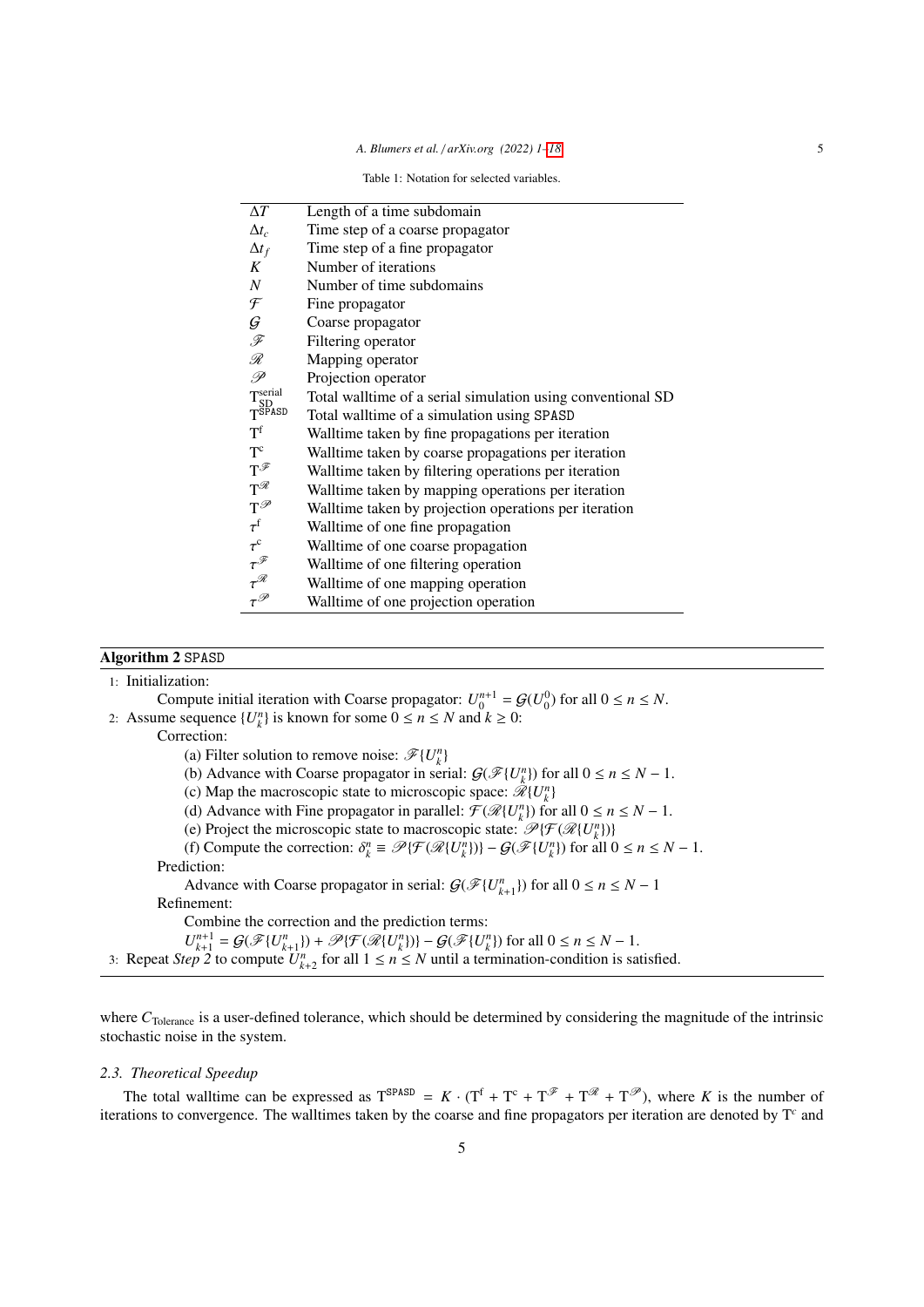- Fine propagation  $\mathcal{F}_k^n \equiv \mathscr{P} \{ \mathcal{F}(\mathscr{R}\{U_k^n\}) \}$
- Coarse propagation  $\,\mathcal{G}^{\,n}_k \equiv \mathcal{G}(\mathscr{F}\{U^{n}_k\})\,$
- Correction  $\delta_k^n\equiv\mathcal{F}_k^n-\mathcal{G}_k^n$

<span id="page-5-0"></span>

Figure 1: A graphical representation of our proposed algorithm SPASD. Unlike fine  $\mathcal F$  and coarse  $\mathcal G$  propagations in the traditional Parareal algorithm,  $\mathcal F$  and  $\mathcal G$  in SPASD encompass other operations, i.e., mapping, projection, filtering. The mapping and projection operators in  $\mathcal F \equiv$  $\mathcal{P}\{\mathcal{F}(\mathcal{R}\{U_k^n\})\}$  serve to link the two scales in the multiscale context, while the filtering operator in  $\mathcal{G} \equiv \mathcal{G}(\mathcal{F}\{U_k^n\})$  is designed to suppress the stochastic noise in the model. In Iteration 1,  $U_1^1$ ,  $U_1^2$  and  $U_1^3$  are computed from their respective  $\mathcal{F}_k^n$  and  $\mathcal{G}_k^n$ . Because the initial state is fixed,  $\mathcal{F}_0^0$  and  $\mathcal{F}_1^0$  are identical. Cons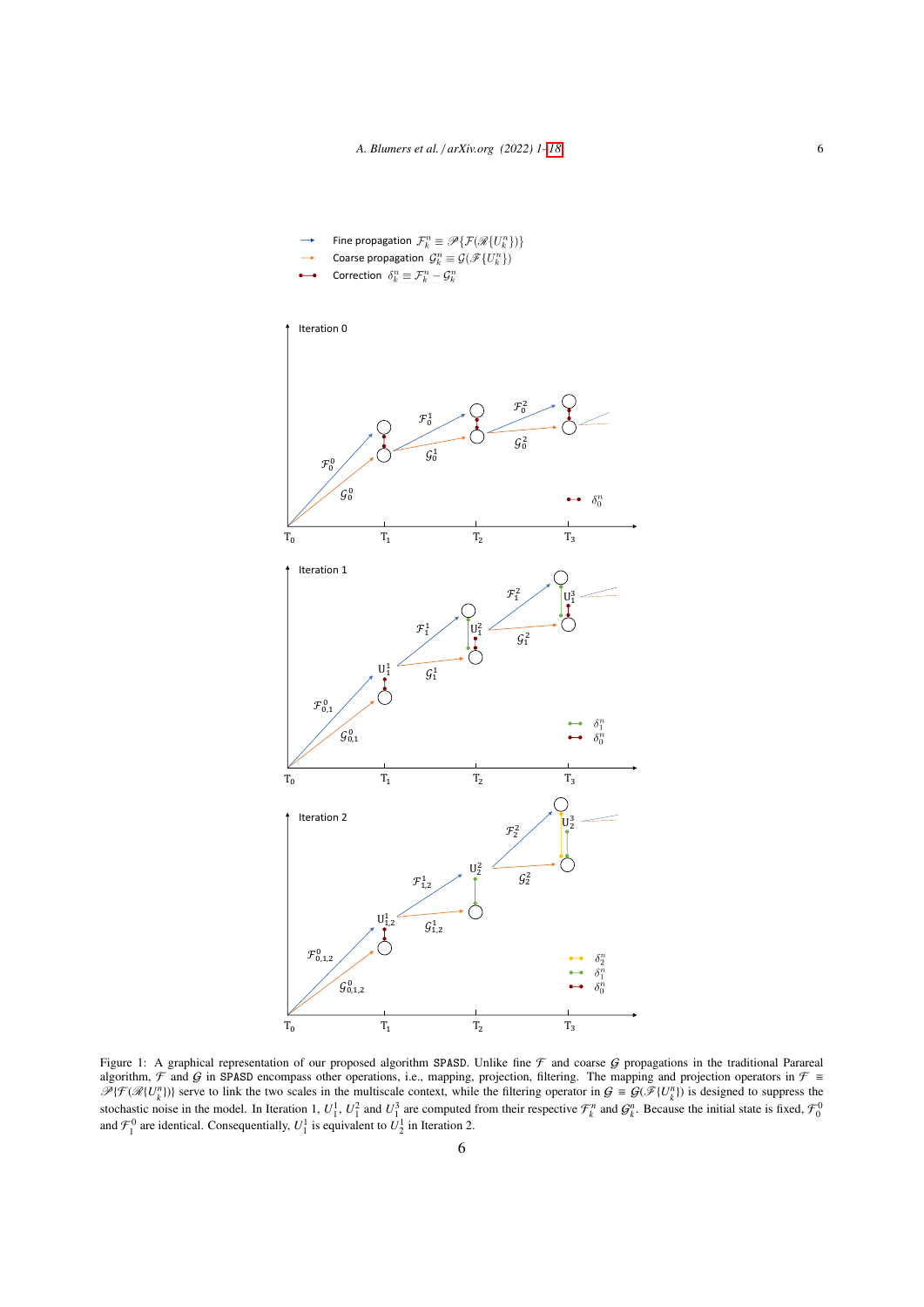<span id="page-6-0"></span>

Figure 2: (a) A schematic representation of the temporal decomposition in SPASD. The entire time domain is divided into *N* subdomains, each of which is represented by a segment. As described in Algorithm [2,](#page-4-1) the first iteration is the initialization stage, which involves only the coarse propagation. (b) Each fine propagator performs computation on each subdomain, and only one coarse propagator is used for the entire time domain. Let  $\tau^c$  and  $\tau^f$  denote the walltime taken by each coarse and fine propagation, respectively. For the sequential coarse propagation, the total walltime second on the sequential coarse propagation, the total walltime spent on one iteration is  $N \cdot \tau^c$ . Since the fine propagators can be executed concurrently, the walltime taken by fine propagation is simply  $\tau^f$  for one iteration. In summary the total walltime spent on each iteratio one iteration. In summary, the total wall time spent on each iteration is thus  $N \cdot \tau^c + \tau^f$  and  $K \cdot (N \cdot \tau^c + \tau^f)$  for *K* iterations.

 $T^f$ , respectively. The rest of the terms  $T^{\mathscr{F}}$ ,  $T^{\mathscr{R}}$  and  $T^{\mathscr{P}}$  denote walltime spent on noise-filtering, up-scaling and downscaling, respectively. In accordance with the notation in Fig. [2,](#page-6-0) let *N* be the number of concurrent fine propagations.  $T<sup>c</sup>$  and  $T<sup>f</sup>$  can therefore be expressed as

$$
T^{c} = N \cdot \tau^{c};\tag{2}
$$

<span id="page-6-1"></span>
$$
T^f = \tau^f,\tag{3}
$$

where  $\tau^{\dagger}$  is the walltime taken by the fine solver for one time-subdomain, and  $\tau$ <br>solver for the same time-subdomain,  $T^{\mathscr{F}}$ ,  $T^{\mathscr{R}}$  and  $T^{\mathscr{P}}$  can also be expressed sim-<sup>f</sup> is the walltime taken by the fine solver for one time-subdomain, and  $\tau^c$  is the walltime taken by the coarse solver for the same time-subdomain.  $T^{\mathscr{F}}$ ,  $T^{\mathscr{R}}$  and  $T^{\mathscr{P}}$  can also be expressed similarly as  $T^{\mathscr{F}} = N \cdot \tau^{\mathscr{F}}$ ,  $T^{\mathscr{R}} = N \cdot \tau^{\mathscr{R}}$ <br>and  $T^{\mathscr{P}} = N \cdot \tau^{\mathscr{P}}$  respectively where  $\tau$  is the wall and  $T^{\mathcal{P}} = N \cdot \tau^{\mathcal{P}}$  respectively, where  $\tau$  is the walltime taken by each corresponding operation. The total walltime can thus be written as

$$
T^{SPASD} = K \cdot \left[ \tau^f + N \cdot (\tau^c + \tau^{\mathcal{F}} + \tau^{\mathcal{R}} + \tau^{\mathcal{P}}) \right]. \tag{4}
$$

In contrast, the same simulation with only the fine solver running in serial would take  $T^{\text{serial}} = N \cdot \tau^{\text{f}}$ . When conventional domain decomposition is applied using the same number of cores, the walltime is reduced to tional domain decomposition is applied using the same number of cores, the walltime is reduced to

<span id="page-6-2"></span>
$$
T_{SD}^{serial} = \beta \cdot N \cdot \tau^f,\tag{5}
$$

where  $N^{-1} \le \beta \le 1$ . For methods that scale perfectly linearly,  $\beta$  is equal to  $N^{-1}$ . In the case that additional resources do not result in speedup  $\beta$  is equal to 1. Comparing the walltime of SPASD in Eq. (4) with do not result in speedup,  $\beta$  is equal to 1. Comparing the walltime of SPASD in Eq. [\(4\)](#page-6-1) with conventional domain decomposition in Eq. [\(5\)](#page-6-2), SPASD offers better speedup when

<span id="page-6-3"></span>
$$
\beta > \frac{K \cdot \left[\tau^{\text{f}} + N \cdot (\tau^{\text{c}} + \tau^{\mathcal{F}} + \tau^{\mathcal{R}} + \tau^{\mathcal{P}})\right]}{N \cdot \tau^{\text{f}}}.
$$
\n(6)

Typically,  $\tau^f \gg \tau^c$ , and both  $\tau^f$  and  $\tau^c$  are much larger than  $\tau^{\mathscr{F}}$ ,  $\tau^{\mathscr{R}}$  and  $\tau^{\mathscr{P}}$ . Therefore, Eq. [\(6\)](#page-6-3) can be reduced to

<span id="page-6-4"></span>
$$
\beta \gtrapprox K \bigg[ \frac{1}{N} + \frac{\tau^c}{\tau^f} \bigg].
$$
\n(7)

We note that in order to select the number of time subdomains, we must carefully consider the physics of the underlying stochastic dynamics. In particular, each particle model is associated with a set of dynamical properties, which describe the way collective behavior leads to macroscopic observables. For hydrodynamics, this is given by the characteristic time for momentum decorrelation, which can be quantified by the temporal correlation function of momentum, defined as  $C(t) = \langle \mathbf{p}(t + \tau) \mathbf{p}(\tau) \rangle$ , where  $\mathbf{p}(t) = mass \cdot \mathbf{v}(t)$  represents the instantaneous momentum. The computed  $C(t)$  of simple isothermal DPD fluid is shown in Fig. [3,](#page-7-0) normalized by the value of  $C(0)$ . The decay of *C*(*t*) signifies momentum decorrelation over time, and correspondingly we should use a suitable ∆*T* in our Parareal algorithm so that momentum is sufficiently decorrelated. From our benchmark tests,  $C(t) = 10^{-4}$  provides a sufficient decorrelation of momentum and leads to accurate results. Therefore, in the present work, we use  $\Delta T = 10$ , where the value of  $C(t)$  is approximately  $10^{-4}$  according to Fig. [3.](#page-7-0)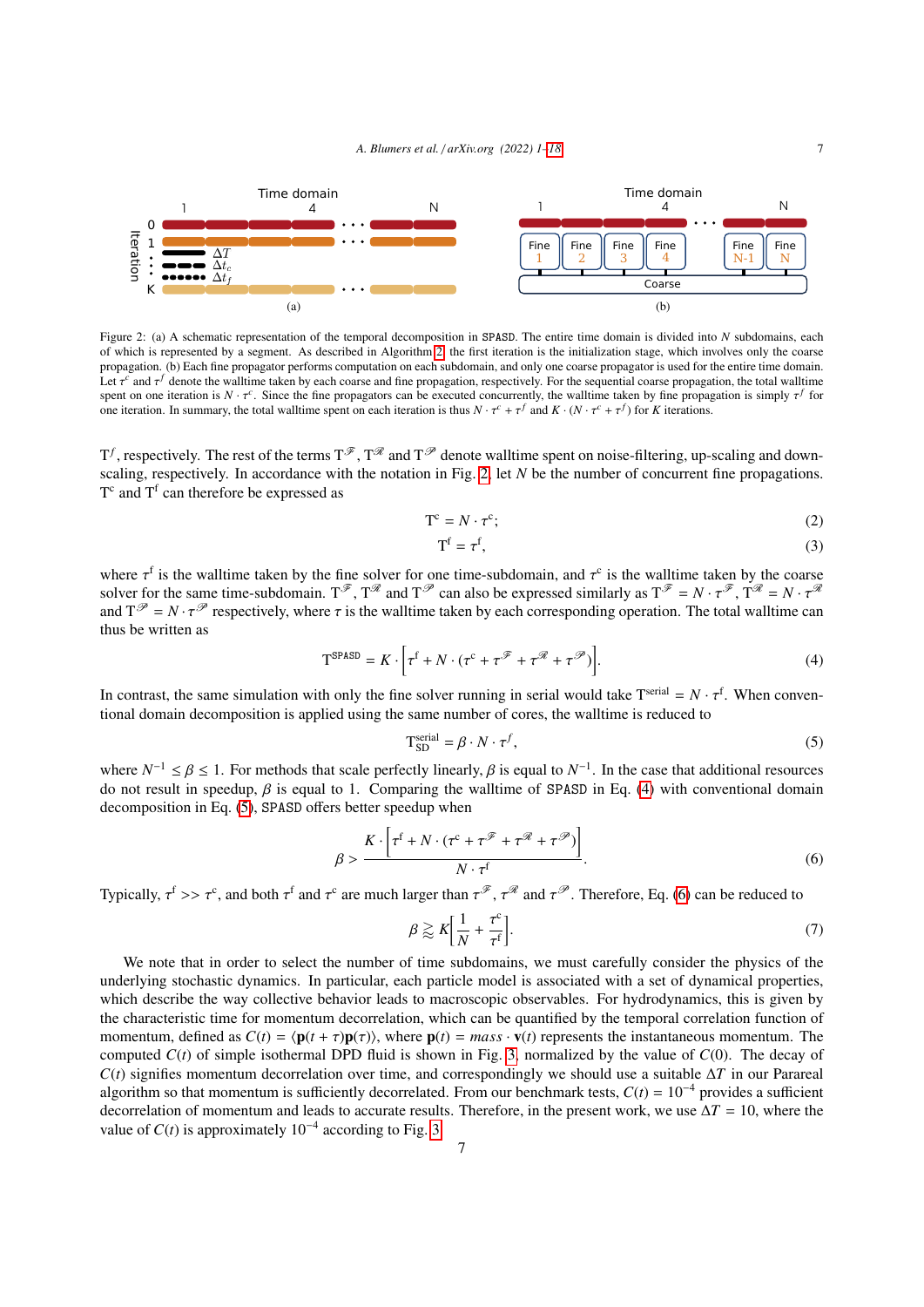<span id="page-7-0"></span>

Figure 3: Normalized temporal correlation function of momentum,  $C(t) = \langle p(t)p(0) \rangle$ , computed from a simple DPD fluid is plotted against time. The decay of  $C(t)$  signifies momentum decorrelation over time for simple isothermal DPD fluid. From our benchmark tests,  $C(t) = 10^{-4}$  provides a sufficient decorrelation of momentum and leads to accurate results. Therefore, in the present work, we use  $\Delta T = 10$ , where the value of *C*(*t*) is approximately 10−<sup>4</sup> .

# *2.4. Methods*

SPASD offers great versatility and robustness in terms of propagator choices. As a framework targeting particle methods, SPASD does not limit the type of particle solvers; that is to say, any particle solver can be accelerated with SPASD. For demonstration, we model mesoscale hydrodynamics with DPD, a stochastic Lagrangian method. DPD can be derived rigorously from coarse-graining of atomistic dynamics [\[37,](#page-17-11) [38\]](#page-17-12) and can recover macroscopic hydrodynamics in the continuum limit [\[39\]](#page-17-13). For a simple DPD fluid, a suitable low-dimensional model would be the continuum representation of fluid, namely the Navier-Stokes equations. Since there is no constraint on the discretization of the continuum equations, for simplicity, we chose the finite difference (FD) scheme as the coarse propagator.

The concurrent coupling of two independent solvers requires robust on-the-fly data transfer. For the examples shown here, we used a light weight library called Multiscale Universal Interface [\[40\]](#page-17-14), or MUI for short, to bridge the solvers.

# *2.4.1. Dissipative Particle Dynamics*

In the DPD framework, each particle is represented explicitly by its position and velocity. The time evolution of DPD particles is governed by Newton's equation of motion [\[41\]](#page-17-15):

$$
\frac{d\mathbf{r}_i}{dr} = v_i,\tag{8}
$$

$$
\frac{d\mathbf{v}_i}{dt} = \mathbf{F}_i = \sum_{i \neq j} (\mathbf{F}_{ij}^C + \mathbf{F}_{ij}^D + \mathbf{F}_{ij}^R),
$$
\n(9)

where  $t$ ,  $\mathbf{r}_i$ ,  $\mathbf{v}_i$  and  $\mathbf{F}_i$  denote time, position, velocity, and force, respectively. The force imposed on particle  $i$  is the sum of conservative force  $\mathbf{F}_{ij}^C$ , dissipative force  $\mathbf{F}_{ij}^D$ , and corresponding random force  $\mathbf{F}_{ij}^R$  from particle *j* within a radial cutoff  $r_c$  of *i*. Those pairwise forces are expressed as [\[42\]](#page-17-16):

$$
\mathbf{F}_{ij}^C = \alpha_{ij} \omega_C(r_{ij}) \mathbf{e}_{ij},\tag{10}
$$

$$
\mathbf{F}_{ij}^D = -\gamma_{ij} \omega_D(r_{ij}) \left( \mathbf{e}_{ij} \cdot \mathbf{v}_{ij} \right) \mathbf{e}_{ij},\tag{11}
$$

$$
\mathbf{F}_{ij}^R = \sigma_{ij} \omega_R(r_{ij}) \xi_{ij} \Delta t_f^{-1/2} \mathbf{e}_{ij},
$$
\n(12)

where  $e_{ij} = \mathbf{r}_{ij}/r_{ij}$  is the unit vector between particles *i* and *j*, and  $\mathbf{v}_{ij}$  is the velocity difference.  $\Delta t_f$  is the time of the fine propagator, and  $\xi$  is a symmetric Gaussian random variable with zero step of the fine propagator, and  $\xi$  is a symmetric Gaussian random variable with zero mean and unit variance [\[42\]](#page-17-16). The model parameters  $\alpha_{ij}$ ,  $\gamma_{ij}$  and  $\sigma_{ij}$  adjust the conservative, dissipative, and random forces, respectively. The corresponding weighting function  $\omega_C(r_{ij})$ ,  $\omega_D(r_{ij})$  and  $\omega_R(r_{ij})$  regulate the interaction between pairs of particles.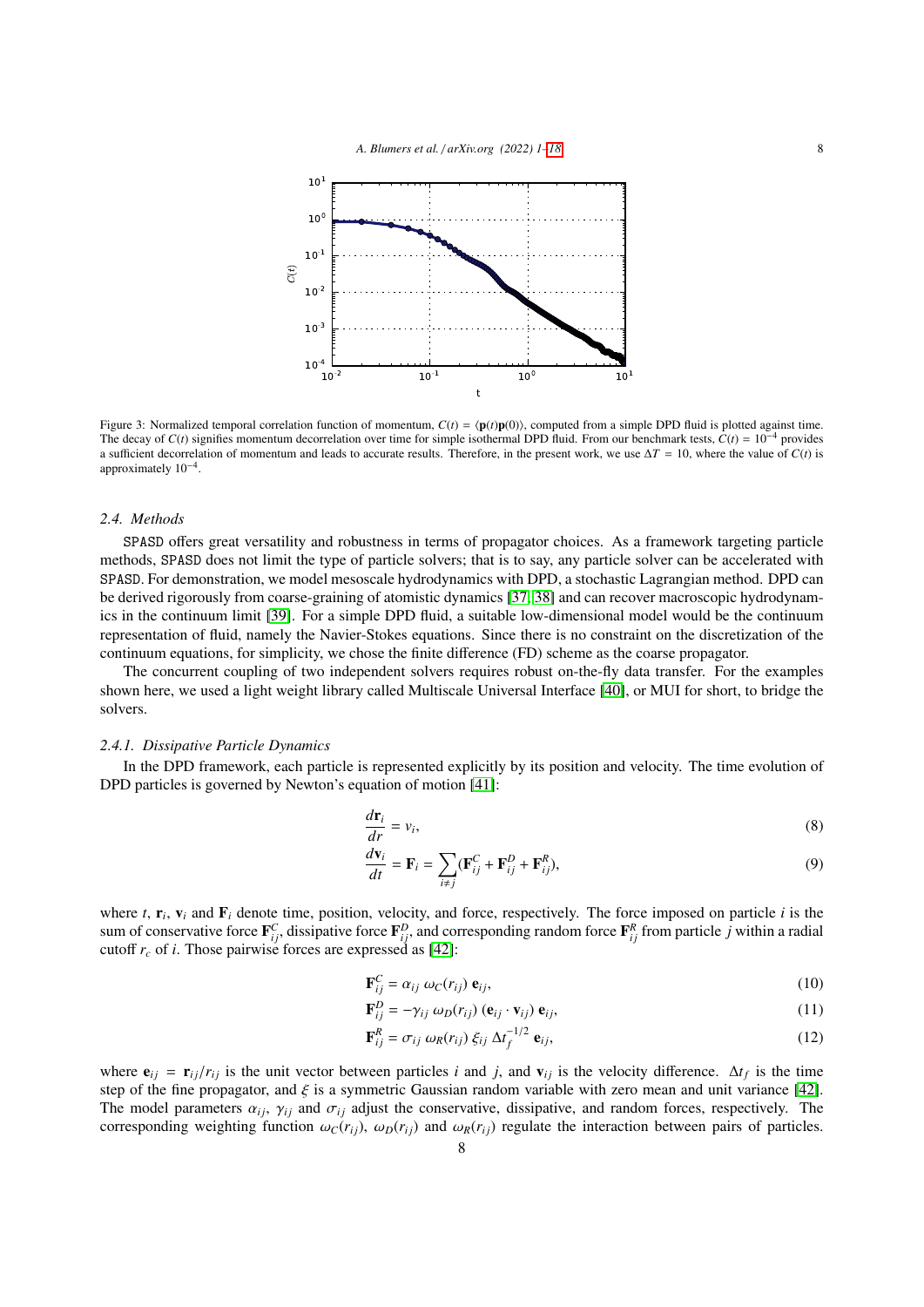The balance between dissipation and thermal fluctuation is maintained by constraints from the fluctuation-dissipation theorem [\[43\]](#page-17-17):

$$
\sigma_{ij}^2 = 2\gamma_{ij} k_B T, \qquad \omega_D(r_{ij}) = \omega_R^2(r_{ij}), \qquad (13)
$$

where  $k_B T$  is the Boltzmann energy unit. A common choice for the weight function is  $\omega_C(r) = 1 - r/r_c$  and  $\omega_D(r) = c_0^2(r) - (1 - r/r)^2$  for  $r \le r$  and zero for  $r > r$ , which is used for the simulations shown in this paper. For sim  $k_B T$  and the mass of a particle are taken as the energy unit and mass unit, and their values are set to one.  $R_R^2(r) = (1 - r/r_c)^2$  for  $r \le r_c$  and zero for  $r > r_c$ , which is used for the simulations shown in this paper. For simplicity,  $R_T$  and the mass of a particle are taken as the energy unit and mass unit, and their values are se

# *2.4.2. Model Coupling*

By applying a Mori-Zwanzig projection operator technique to a DPD system, Español [\[30\]](#page-17-3) and Marsh et al. [\[44\]](#page-17-18) formally derived the hydrodynamic equations of a simple DPD fluid using the Green-Kubo formulas, recovering the continuity and Navier-Stokes equations. For more details on the mathematical derivations leading to macroscopic hydrodynamic equation from DPD dynamics, we refer the interested readers to a paper by Español [\[30\]](#page-17-3) and a book by Zwanzig [\[31\]](#page-17-4). Therefore, the continuity and Navier-Stokes equations can be considered as a mean-field representation of the DPD system, and consequently provide macroscopic solution as a rough prediction of the hydrodynamics that can be used to supervise the DPD simulations in the time domain.

For coupling the grid-based Navier-Stokes solver with the Lagrangian DPD solver, we found MUI easy to implement in the sense that codes do not need to be refactored before application. Adding only a few lines of code to existing solvers is sufficient to adhere to MUI's push-fetch workflow - data pushed by one solver is then fetched by the other. In the context of particle solvers, the relevant data are particle positions and the associated quantities. For continuum solvers, the quantities of interest are associated with nodes of the discretization grid. In a data-transfer, the sender pushes the data into a MUI Interface Layer (IF), which then assists the receiver to fetch and decode these data based on the topological configuration. Because topological configuration in the receiver usually do not exactly overlap with these of the particle solver, a sampler such as Gaussian kernel or nearest neighbor might be used to calculate an appropriate nodal value in the receiver. As for the linking configuration, each of the fine propagators is attached to one IF, and all of those IFs link to the coarse propagator.

#### <span id="page-8-0"></span>3. Numerical Results

In our proposed framework, the macroscopic model is a mean-field approximation to our microscopic model. As a consequence, the physical parameters in the macroscopic model cannot be calculated or deduced precisely from the microscopic model. However, the macroscopic model in SPASD only requires rough estimations of these physical parameters, effects of which can be iteratively "corrected" by the correction term in Algorithm [2.](#page-4-1) In the example problems below, we also demonstrate empirically that a more accurate parameter estimation in the macroscopic model leads to faster convergence. In addition, we will analyze the accuracy and convergence of SPASD on the example problems.

#### <span id="page-8-2"></span>*3.1. One-dimensional time-dependent flow*

As a demonstration, we applied SPASD to the one-dimensional time-dependent plane Poiseuille flow with DPD and FD as fine and coarse propagators, respectively. Simulating Poiseuille flow is a well-accepted benchmark test for many Lagrangian methods including DPD because the macroscopic parameter viscosity can be computed empirically from simulations [\[45\]](#page-17-19). We refer to the computed viscosity as the true viscosity  $v_{true}$ , which is incorporated in the true solution that is used in error analysis.

Macroscopically, the pressure-driven Poiseuille flow can be described by the incompressible Navier-Stokes equations:

$$
\frac{\mathbf{D}\mathbf{u}}{\mathbf{D}t} = v\nabla^2 \mathbf{u} + F,\tag{14}
$$

where  $\nu$  is the viscosity, *F* denotes a body-force driven by a constant pressure gradient, and **u** denotes the velocity field. The exact time-dependent solution to the Navier-Stokes equation is known analytically [\[46\]](#page-17-20):

<span id="page-8-1"></span>
$$
u(x,t) = \frac{Fd^2}{8\nu} \left( 1 - \left(\frac{2x^2}{d}\right) \right) - \sum_{n=0}^{\infty} \frac{4(-1)^n F d^2}{\nu \pi^3 (2n+1)^3} \cdot \cos\left(\frac{(2n+1)\pi x}{d}\right) \cdot \exp\left(-\frac{(2n+1)^2 \pi^2 \nu t}{d^2}\right),\tag{15}
$$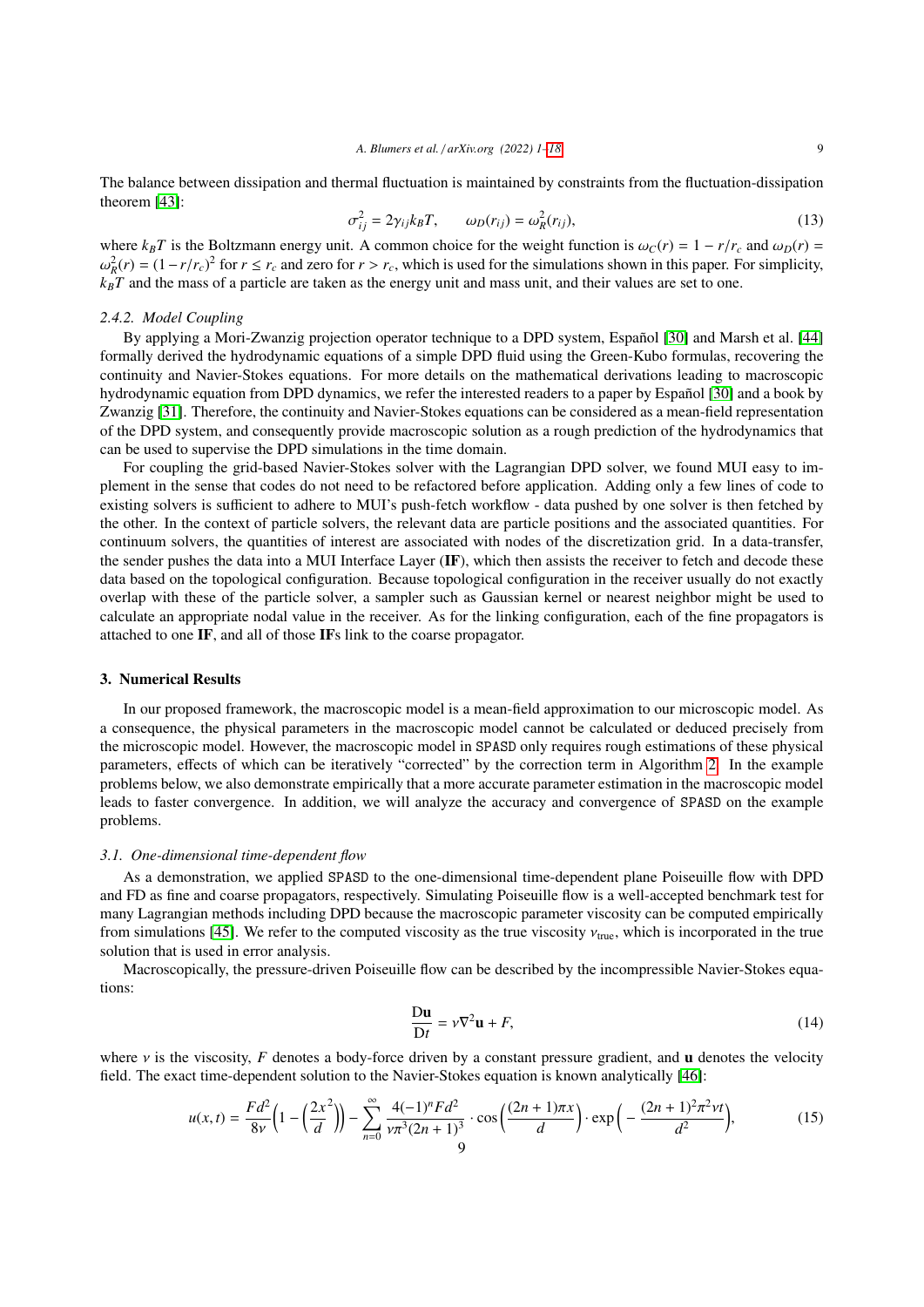The true solution  $u(v_{true})$  can thus be readily calculated according to Eq. [\(15\)](#page-8-1). For this problem, we use a periodic box with the size of  $30 \times 20 \times 10$  in DPD units containing 24,000 particles. The DPD parameters  $\alpha$  and  $\gamma$  are set to 18.75 and 4.5, respectively. All particles are subject to a body-force  $F = 0.1$  and a radial cutoff  $r_c = 1.58$ . Given these parameters, the true viscosity for this system is approximately 0.841 computed via DPD simulations.

As explained in Section [2.3,](#page-4-2) the momentum is sufficiently decorrelated beyond 10 time units according to the temporal correlation function *C*(*t*). The communication interval between the propagators  $\Delta T$ , also known as the time step of the coarse propagator, is thus set to be 10. With the time step <sup>∆</sup>*t<sup>f</sup>* <sup>=</sup> <sup>0</sup>.01, the fine propagators march forward for 1000 time steps during the same period. Because the Poiseuille flow is one-dimensional, we use a simple linear interpolation as the projection operation. To find the velocity profile, the simulation domain is divided into slabs of uniform width that are also the size of spatial discretization in the coarse propagator. We then average particle velocities in each slab. The result is a one-dimensional velocity profile that describes the macroscopic state. On the other hand, the macroscopic state is mapped to the particle system with a nearest-neighbor sampler - a particle takes on the velocity of the nearest grid node. The coarse propagation and the filtering of stochastic noise generated by the fine propagator are carried out simultaneously in this example. The viscosity of fluid can naturally create a low-pass filtering effect [\[47\]](#page-17-21) that damps high-frequency fluctuations as the coarse solver advances. To take advantage of the filtering effect, one time subdomain  $\Delta T = 10$  is covered by 100 sequential coarse steps with an effective time step  $\Delta t_c = 0.1$ .

# <span id="page-9-0"></span>*3.1.1. Impact of Filtering*

As an iterative scheme, the convergence of SPASD greatly relies on the notion that, for a propagation, the stochastic noise in the model should not cause the solution to deviate far from the ensemble solution. To ensure convergence, a filtering operation must be incorporated in the algorithm. If the filtering operation is not enforced, the noise can grow in the temporal space within an iteration and will propagate across iterations. Unchecked noise growth can eventually drive the propagated solution away from the true solution. To demonstrate the impact of filtering, we compared results of the Poiseuille flow simulations without and with partial filtering. For fluids, the macroscopic model has a filtering mechanism build-in: the viscosity of fluid is a natural low-pass filter that damps high-frequency fluctuations. To take advantage of the filtering effect, a time subdomain ∆*T* is divided into smaller (effective) time steps ∆*t<sup>c</sup>* which the coarse solver uses.

To demonstrate the impact of filtering, we run a simple example without and with partial-filtering. The same effective time step, subsequently the same Courant-Friedrichs-Lewy condition, are used in both simulations to isolate the effect of filtering. For a time subdomains of 10 time units, the coarse propagator with an effective time step of 1 unit filters the solution 10 consecutive times. This approach offers better noise reduction than the case with a subdomain size of 1 unit and an effective time step of 1 unit, which offers no filtering. The impact of filtering is apparent in this comparison: the solution in the no-filtering case in Fig. [4](#page-10-0)[\(a\)](#page-10-1) is substantially nosier than the one in the partial-filtering case in Fig. [4](#page-10-0)[\(b\).](#page-10-2) To quantify the deviation from the reference solution, we compute the normalized *l*<sup>2</sup> error, expressed as

$$
\epsilon_{l_2} \equiv \frac{\left\|u^{\text{ref}} - u^{\text{sim}}\right\|_{l_2}}{\left\|u^{\text{ref}}\right\|_{l_2}},\tag{16}
$$

$$
\left\|u^{\text{ref}} - u^{\text{sim}}\right\|_{l_2} = \left(\sum_i \left|u_i^{\text{ref}} - u_i^{\text{sim}}\right|^2 \cdot \Delta x\right)^{1/2},\tag{17}
$$

where ∆*x* denotes the size of spatial discretization, and *i* is the nodal index. As shown in Fig. [4](#page-10-0)[\(c\),](#page-10-3) the normalized  $l_2$  error  $\epsilon_{l_2}$  for the no-filtering case is monotonically increasing with time, which signifies the growth of noise in time<br>within an iteration. The noise also propagates across iterations shown in Fig. 4(d). For t within an iteration. The noise also propagates across iterations shown in Fig. [4](#page-10-0)[\(d\).](#page-10-4) For the partial-filtering case, the noise accumulates at a much slower rate than the no-filtering case.

#### *3.1.2. Accuracy*

To demonstrate the flexibility and robustness of SPASD, we purposely estimated the viscosity in the macroscopic model to be 10× the true viscosity. In other words, the estimated mean-field solution  $u(v_{est}) = u(v_{true})/10$ . To verify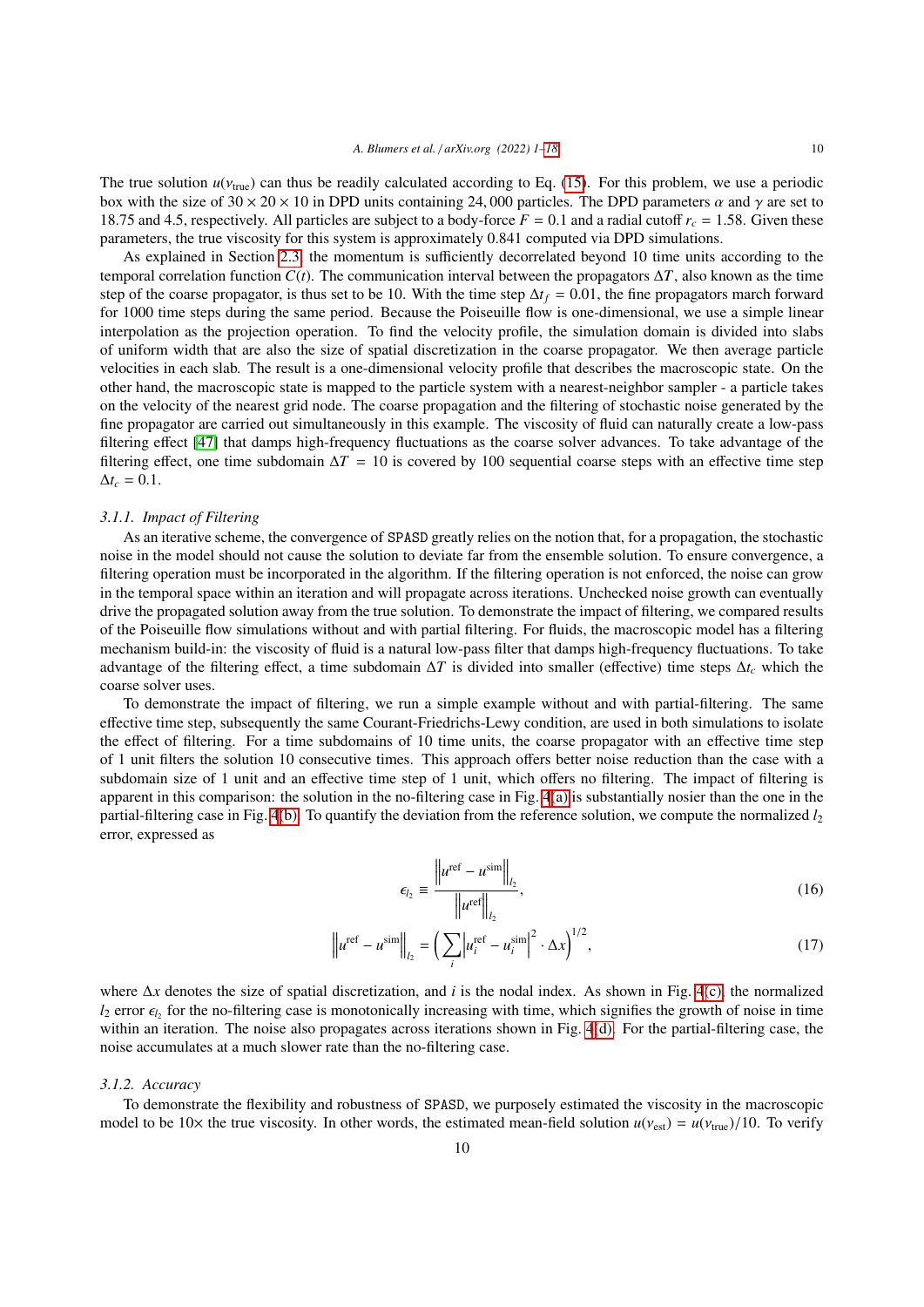<span id="page-10-2"></span><span id="page-10-1"></span><span id="page-10-0"></span>

<span id="page-10-4"></span><span id="page-10-3"></span>Figure 4: The impact of filtering is apparent when the simulations (a) without and (b) with partial filtering are compared. In the partial-filtering case where the length of a time subdomain is 10 units, the coarse propagator with an effective time step of 1 unit filters the solution 10 consecutive times. The noise is much more prominent when the length of a time subdomain is reduced to 1 unit while the effective time step is unchanged. In that case, filtering is not performed. (c) Moreover, quantified as normalized *l*<sup>2</sup> error, the noise increases monotonically with time within an iteration. (d) Across iterations, it also builds up and eventually overtakes the solution.

the accuracy of SPASD, we compare the true velocity profiles with the ensemble average obtained with multiple SPASD runs. Because the microscopic model is stochastic in nature, it is desirable to obtain an ensemble averaged solution that is less distorted by stochastic noise. In our experiment, the simulated velocity profile is ensembleaveraged from fifty independent simulations. The resulting transient velocity profiles, as well as the evolution of velocity profile at steady state, match those of the true velocity profiles visually as shown in Fig. [5.](#page-11-0) To quantify the accuracy of SPASD, we computed the normalized  $l_2$  error  $\epsilon_{l_2}$  between the reference and simulated solutions. For the one-dimensional Poiseuille plane-flow, the reference solution is the true solution  $u(v_{true})$  calculated according to Eq. [\(15\)](#page-8-1) because the analytical form is known. We found that  $\epsilon_{l_2}$  decreases over iterations as shown in Fig. [6](#page-11-1)[\(a\).](#page-11-2) Given<br>that the noise cannot be eliminated by averaging fifty solutions, we accept solutions within 1% that the noise cannot be eliminated by averaging fifty solutions, we accept solutions within 1% error as a threshold denoted as  $\epsilon_{\text{Threshold}}$ . In this particular example,  $\epsilon_{l_2}$  falls to  $\epsilon_{\text{Threshold}}$  in 20 iterations. At the threshold, the error has a Gaussian distribution as shown in Fig. 6(b), which matches the noise distribution from Gaussian distribution as shown in Fig. [6](#page-11-1)[\(b\),](#page-11-3) which matches the noise distribution from the microscopic model [\[42\]](#page-17-16). The recovery of the distribution signifies that the SPASD preserved stochastic fluctuations of the microscopic model.

# *3.2. Convergence*

Inspecting  $\epsilon_{l_2}$  at  $T_{\text{final}} = 320$  for all iterations in Fig. [7](#page-12-0)[\(a\),](#page-12-1) SPASD achieves exponential convergence. We repeat the experiment with a more accurate macroscopic viscosity at 2× true viscosity and obtain exponential convergence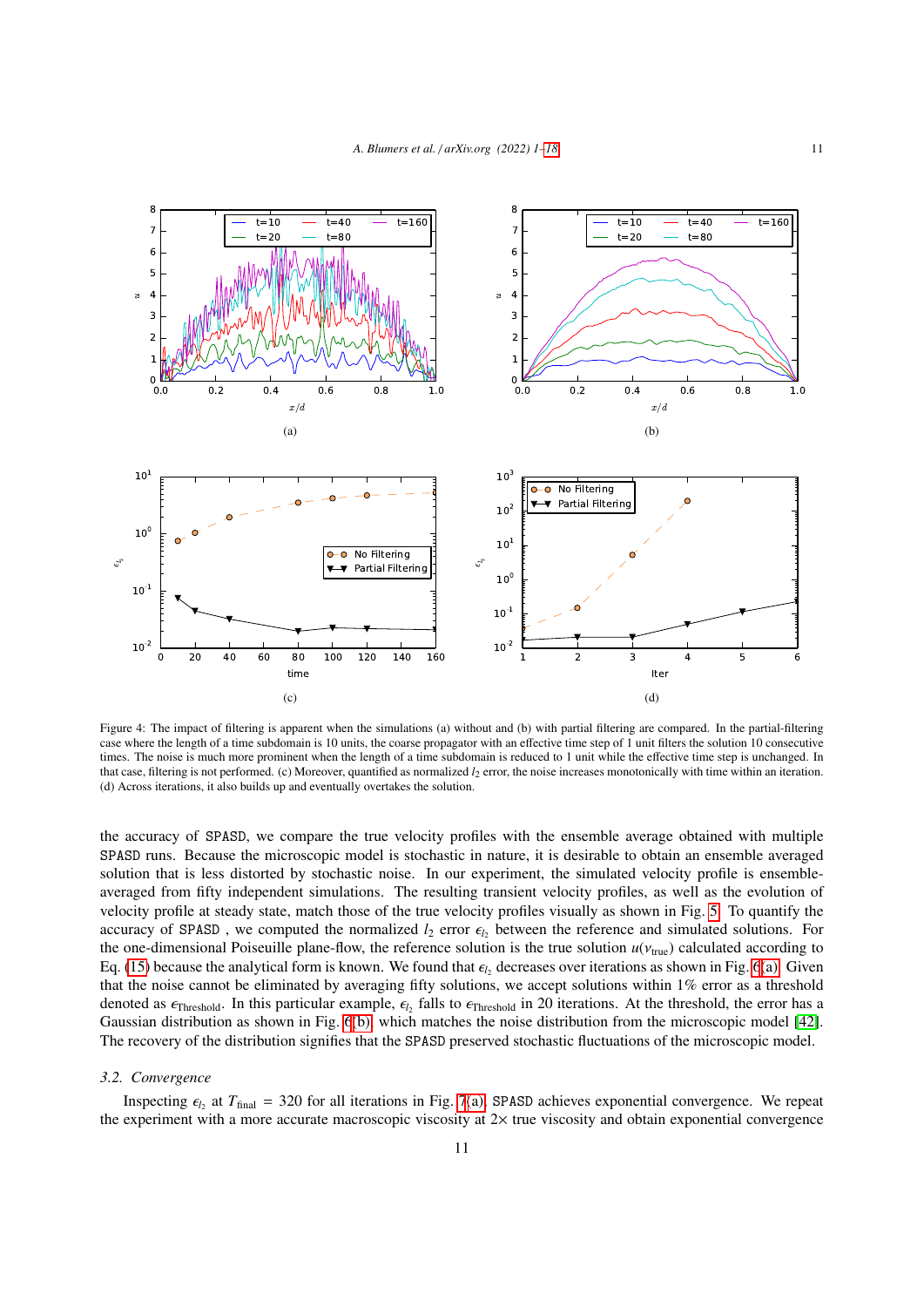<span id="page-11-0"></span>

Figure 5: Results of plane Poiseuille flow simulation with SPASD. (a) Evolution of steady-state velocity profile over iterations. The parameter viscosity in the low-dimensional model is 10× the true value. In that case, the velocity profile obtained with SPASD is refined and converges to the true solution iteratively. (b) Transient velocity profiles obtained with SPASD. On Iteration 20, the profiles obtained with SPASD are compared with the true velocity profiles. This demonstrates that SPASD is able to obtain correct transient solutions as well as the steady state solution.

<span id="page-11-1"></span>

<span id="page-11-3"></span><span id="page-11-2"></span>Figure 6: Analyzing the results of plane Poiseuille flow simulation with SPASD. (a) Normalized  $l_2$  error between simulation and true solution, denoted as  $\epsilon_{l_2}$ . Because of intrinsic noise from the microscopic model, we accept solutions within 1% difference. (b) Normalized  $l_2$  error histogram.<br>The error histogram eventually recovers Gaussian distribution fo The error histogram eventually recovers Gaussian distribution for all times, indicating convergence.

as well, but only 5 iterations are needed to reach the same threshold. More importantly,  $\epsilon_{l_2}$  reaches a minimum level<br>regardless of the estimated viscosity. The minimum error is determined by many factors: in additio regardless of the estimated viscosity. The minimum error is determined by many factors; in addition to the error intrinsic to Parareal, operations in SPASD such as filtering and projection introduce systematic errors that are difficult to separately quantify.

Lastly, we calculate  $C_{\text{TC}}$  from Eq. [\(1\)](#page-3-1) and plot it in Fig. [7](#page-12-0)[\(b\).](#page-12-2) Because of the stochastic noise,  $C_{\text{TC}}$  varies between runs. We plot the mean and 95% confidence interval for  $C_{TC}$  generated from fifty independent runs. When the parameter estimation is more accurate as in the case of  $2x$  true viscosity,  $C_{TC}$  fluctuates mildly as indicated by the range of the confidence interval and drops sharply to a level that satisfies the termination condition. However, when estimation is rough, the confidence interval is relatively wide without a clear boundary separating iterations above and below  $\epsilon_{\text{Threshold}}$ . The resulting consequence is discussed in Section [4.](#page-15-0)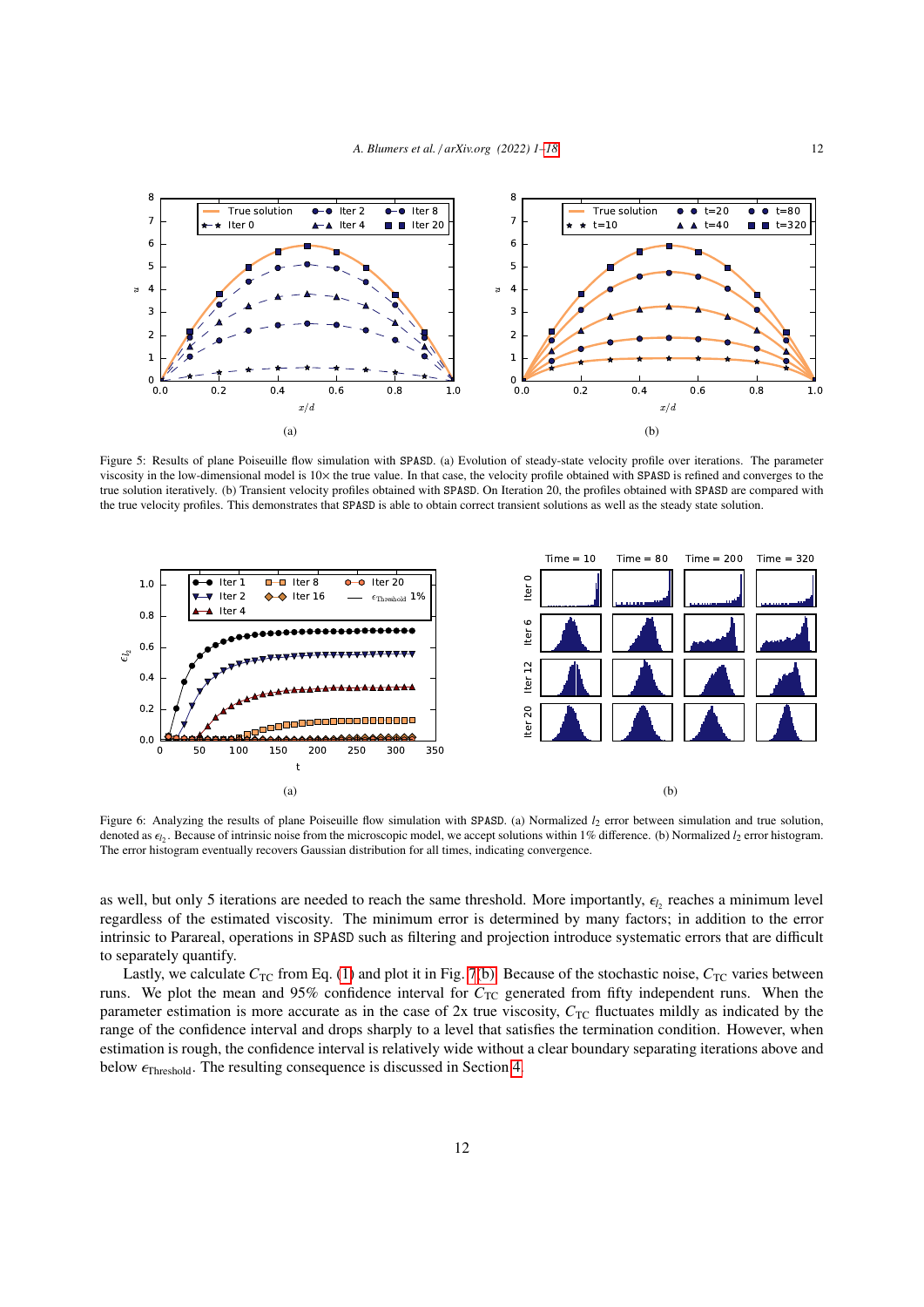<span id="page-12-0"></span>

<span id="page-12-2"></span><span id="page-12-1"></span>Figure 7: (a) 12 error.  $\epsilon_{l_2}$  at  $T_{\text{final}}$  is plotted against iterations. In addition to 10×, two experiments were performed with estimated viscosities that  $2 \times$  and  $1 \times$  true viscosity. The nearly linear plot on a are  $2\times$  and  $1\times$  true viscosity. The nearly linear plot on a semi-log scale indicates exponential convergence. Moreover, when true viscosity is used it takes one iteration to reach the error threshold. (b) Termination condition. The termination criterion  $C_{TC}$  from Eq. [\(1\)](#page-3-1) is plotted. Solid navy lines correspond to iterations before the error threshold, and dotted yellow lines after the error threshold.

#### *3.3. E*ffi*ciency*

For particle simulations, spatial domain decomposition is the most utilized acceleration method because the subdomains can be easily assigned to different processors. To compare the performance of SPASD with conventional spatial decomposition (CSD), we apply them separately to the planer Poiseuille flow problem and then calculate the parallel efficiency.

The same simulation parameters described in Section [3.1](#page-8-2) are used in this benchmark test. To avoid implementing no-slip boundaries, we simulated a reverse Poiseuille flow [\[48,](#page-17-22) [49\]](#page-17-23), in which two planar flows are stacked to create periodic boundaries in all directions. At the same time, the *z*-direction is shrunk by one half to preserve the total number of particles. For a general comparison, we simulate a single iteration, and each core was responsible for 10 time units. When the number of available cores is doubled, the final time  $T_{final}$  is also doubled.

This particular benchmark was run on nodes with AMD Opteron 6274 CPUs. For this example, the performances of CSD and SPASD are similar when fewer cores are available as shown in Fig. [8](#page-13-0)[\(a\).](#page-13-1) As the core-count and  $T_{final}$ increase, their performances start to diverge at approximately 128 cores. From there, the walltime of CSD grows at a much faster exponential rate than that of SPASD. Two factors contribute to this: First, the size of a spatial subdomain in CSD is limited by the average particle distance. Second, the time spent on communication between nodes grows at a rate that nullifies the benefits of additional cores. SPASD, however, does not suffer from the same issues. Communication between nodes is only invoked at the end of temporal subdomain, and the duration of temporal subdomain can be adjusted at will. This makes SPASD a more scalable algorithm suitable for long-time simulations. For comparison, we used the speed of a single-core simulation, roughly 39 seconds per time unit, as a basis and computed the speedup of each method. The efficiencies were then calculated as the speedups per core. As expected, SPASD offers better parallel efficiency in the cases of large core counts, as shown in Fig. [8](#page-13-0)[\(b\).](#page-13-2)

The walltime taken by the coarse propagator and associated operations  $\tau^c + \tau^{\mathscr{F}} + \tau^{\mathscr{F}} + \tau^{\mathscr{F}}$ , as well as the walltime taken by the fine propagator  $\tau^f$ , can be readily calculated with a simple linear fit to Eq. [\(4\)](#page-6-1). For this benchmark case,<br>the walltime of the simulation using SPASD is described by T<sup>SPASD</sup> – 197.8 + 0.08783*N* where the walltime of the simulation using SPASD is described by  $T^{SPASD} = 197.8 + 0.08783N$  where  $N = T_{final}/10$ . Plugging in the numerical value for  $\tau^f$ , the walltime of simulation using CSD is reduced to  $T_{\text{SD}}^{\text{serial}} = 197.8\beta N$ . The scaling factor *R* depends on many factors including the number of parallel cores distribution topology factor  $\beta$  depends on many factors including the number of parallel cores, distribution topology, and parallel-method efficiency. When few cores are available,  $\beta$  is approximately equal to  $N^{-1}$  as shown in Fig. [8](#page-13-0)[\(b\),](#page-13-2) and CSD provides better efficiency and performance. As the number of cores increases  $\beta$  decreases proportionally unt better efficiency and performance. As the number of cores increases,  $\beta$  decreases proportionally until around 128 cores at which SPASD and CSD have similar parallel efficiencies. At this core-count,  $\beta$  was calculated to be 0.0083, which agrees with our prediction  $\beta_c \equiv K(N^{-1} + \tau_c/\tau_f) = 0.0084$  given by Eq. [\(7\)](#page-6-4). From this core-count forward, the flattening of the *R* curve signifies the drop of CSD efficiency. flattening of the  $\beta$  curve signifies the drop of CSD efficiency.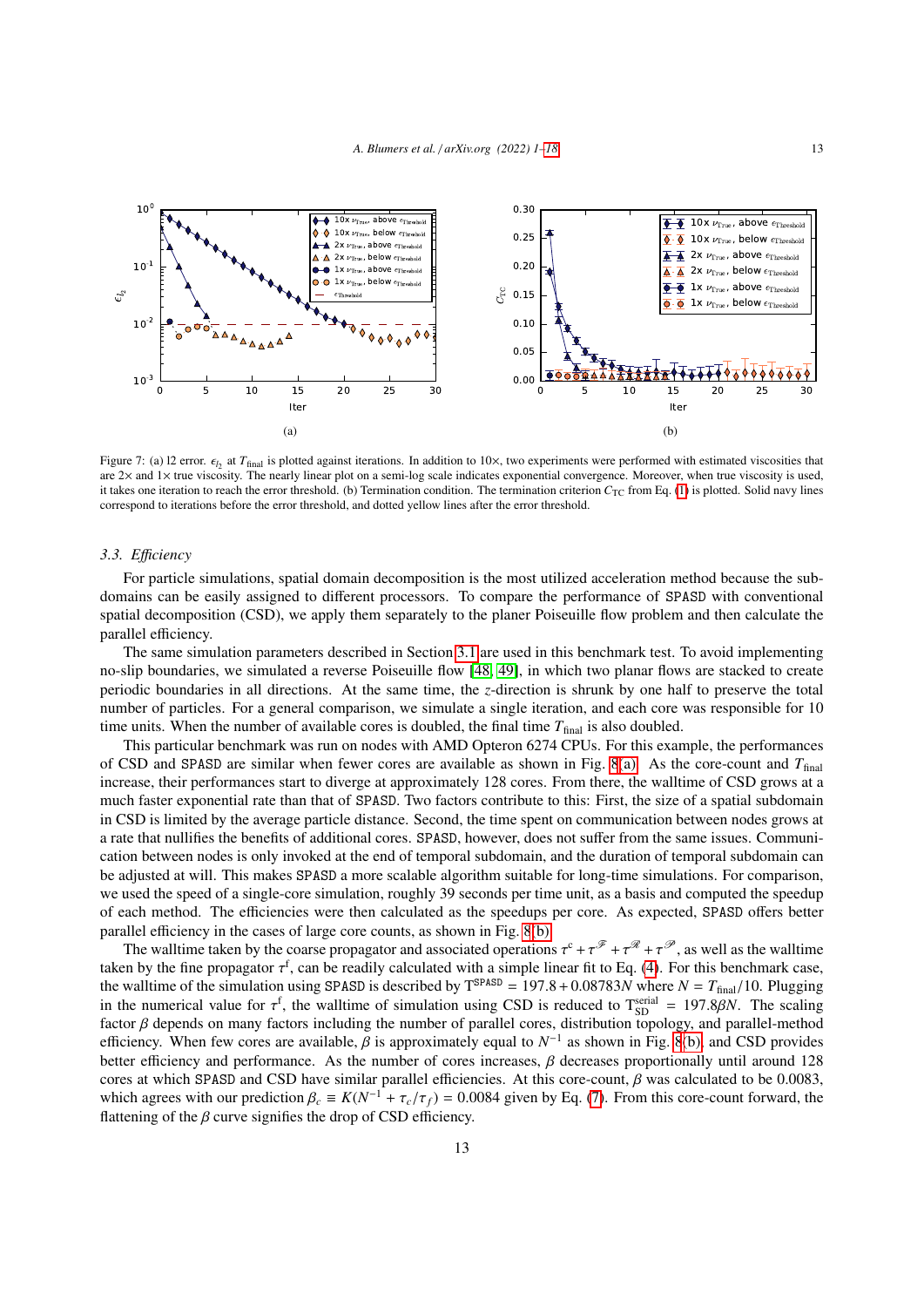<span id="page-13-0"></span>

<span id="page-13-2"></span><span id="page-13-1"></span>Figure 8: Comparison between SPASD and conventional spatial decomposition (CSD). (a) Walltimes of simulation with CSD and simulation with SPASD. The performances of CSD and SPASD are similar when fewer cores are available. As the core-count and *T*final simultaneously increase, the performance of SPASD starts to dominate. The walltime of CSD grows exponentially at a much faster rate than SPASD. (b) Using the walltime of a single-core simulation at different  $T_{final}$  as a basis, the speedup of CSD and SPASD can be computed. The efficiencies were then calculated as the speedup per core. The higher parallel efficiency at high core-counts indicates that SPASD is a more scalable algorithm for long-time simulations. In reference to Eq. [\(6\)](#page-6-3), we also compared  $\beta = \text{Ts}^{\text{serial}}/(\tau^f N)$  and  $\beta_c = [\tau^f + N \cdot (\tau^c + \tau^{\mathcal{F}} + \tau^{\mathcal{R}} + \tau^{\mathcal{P}})]/(N \cdot \tau^f)$ . Starting from 128 cores and up,  $\beta$ <br>begins to flatten out while  $\beta$ , continues to drop. The begins to flatten out while  $\beta_c$  continues to drop. The trend echoes with the efficiency plot and reaffirms that SPASD starts to dominate as few as 128<br>cores for this example cores for this example.

#### *3.4. Two-dimensional time-dependent flow*

To further demonstrate the applicability of SPASD, we simulated a two-dimensional cavity flow. Simulating transient cavity flow is much more complicated than the Poiseuille flow because the convective acceleration and the corner singularity induced by the cavity make it numerically challenging. However, the singularities, including corner singularity [\[50\]](#page-17-24), crack propagation [\[51\]](#page-17-25), and moving contact line singularity [\[52\]](#page-17-26), in partial differential equation (PDE) models (in the limit of ∆*x* → 0) represent rich underlying multiscale physics, and can be captured by particle solvers, e.g., DPD or MD.

In this case, we again use DPD to simulate the lid-driven cavity flow, which is supervised in the temporal domain by the incompressible Navier-Stokes equations. These equations are solved with finite difference on a staggered grid: the pressure is stored at the center of the grid cells, and the velocities are stored at the faces of the grid cells. The second order spatial derivative is approximated with a centered difference scheme. This setup allows pressure and velocity to be solved concurrently in a two-step process. The first step is to compute an intermediate velocity by solving the momentum equation, omitting the effect of pressure. The intermediate velocity is then used to compute new pressure by solving a pressure Poisson equation. The second step is to solve for the new velocity also using the intermediate velocity and pressure. For temporal discretization, we use explicit time stepping.

A fluid region with a dimension of  $30 \times 30 \times 40$  DPD units is surrounded by a solid wall consisted of fixed particles. At a particle density of 8, we set the DPD parameter  $\alpha = 9.375$  and  $\gamma = 13.5$  to counter the effect of compressibility due to the fast moving wall at a velocity of 1.833. This set of parameters results in a reference Reynolds number  $Re_{\text{ref}}$  = 200. To create the no-slip cavity lid and wall, we used an effective dissipative coefficient for liquid–solid interactions [\[53\]](#page-17-27). For the cavity flow, we used the same projection method as in the Poiseuille flow example, with the consideration that the velocity profile consists of two components. As a result, both *x* and *y* components are recorded for each grid node. Because the grid in the coarse propagator spans in two dimensions, the mapping procedure for this example is slightly modified from that of plane-flow. The velocity of a particle is the linear interpolation of two nearest grid values. We used the same filtering techniques as in the prior examples.

Because an analytical solution does not exist for cavity flow, a reference solution is constructed by averaging the velocity fields from fifty independent serial DPD simulations. For the purpose of analysis, instead of particle velocity fields we inspect the equivalent stream function. The stream function can be easily obtained by solving the Poisson equation  $-\nabla^2 \psi = (\nabla \times \mathbf{u}) \cdot \hat{z}$ . We then compute the normalized  $l_2$  error  $\epsilon_{l_2}$  between simulated and reference stream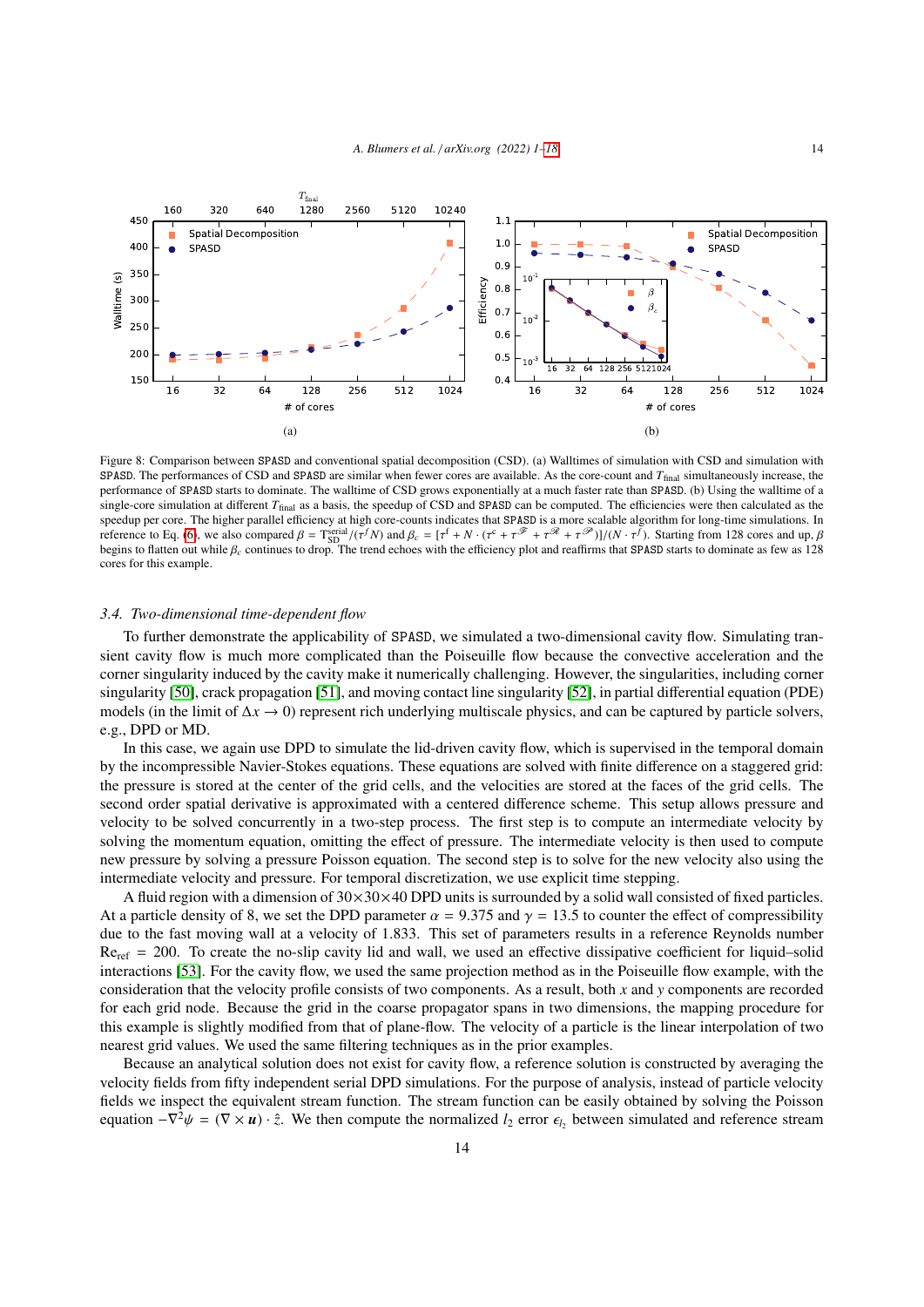<span id="page-14-0"></span>

Figure 9: Stream function of the two-dimensional cavity flow with SPASD. The dashed and solid contour lines represent the reference and simulation solutions, respectively. In the initial iteration, the center of the vortex matches poorly with the reference solution. This is expected because the low-dimensional model is solved with an estimated Reynolds number Re<sub>est</sub> that is 3× the reference Reynolds number Re<sub>ref</sub>, and only the predictor is involved computing the flow in the initial iteration. On the third iteration, the center of the vortex converges to the reference vortex.

<span id="page-14-1"></span>

<span id="page-14-3"></span><span id="page-14-2"></span>Figure 10: (a) Rate of convergence of a two-dimensional cavity flow with SPASD. The normalized error  $\epsilon_{l_2}$  at  $T_{\text{final}}$  is plotted for two different research the corresponding termination condition  $C_{\text{rec}}$  is calcul estimated Reynolds number. (b) The corresponding termination condition  $C_{TC}$  is calculated according to Eq. [\(1\)](#page-3-1). Solid navy lines represent the iterations before the error threshold, and dotted yellow lines after the error threshold.

functions.

To test SPASD's flexibility, we falsely assume that the fluid is much less viscous in the macroscopic model with a Reynolds number  $Re_{est} = 600$  which is  $3\times$  the reference Reynolds number  $Re_{ref}$ . It is important to note that the falsely assumed viscosity would lead to an incorrect vortex location and, consequently, vastly different velocity field. As a result, the vortex from our SPASD simulation does not align with the reference vortex in early iterations shown in Fig [9.](#page-14-0) The mis-alignment is then iteratively corrected. We again calculate  $\epsilon_{l_2}$  at  $T_{\text{final}}$  and plot it against iterations in<br>Fig. 10(a). The rate of convergence is no longer exponential as it was for the Poiseuille Fig. [10](#page-14-1)[\(a\).](#page-14-2) The rate of convergence is no longer exponential as it was for the Poiseuille plane-flow. This is due to the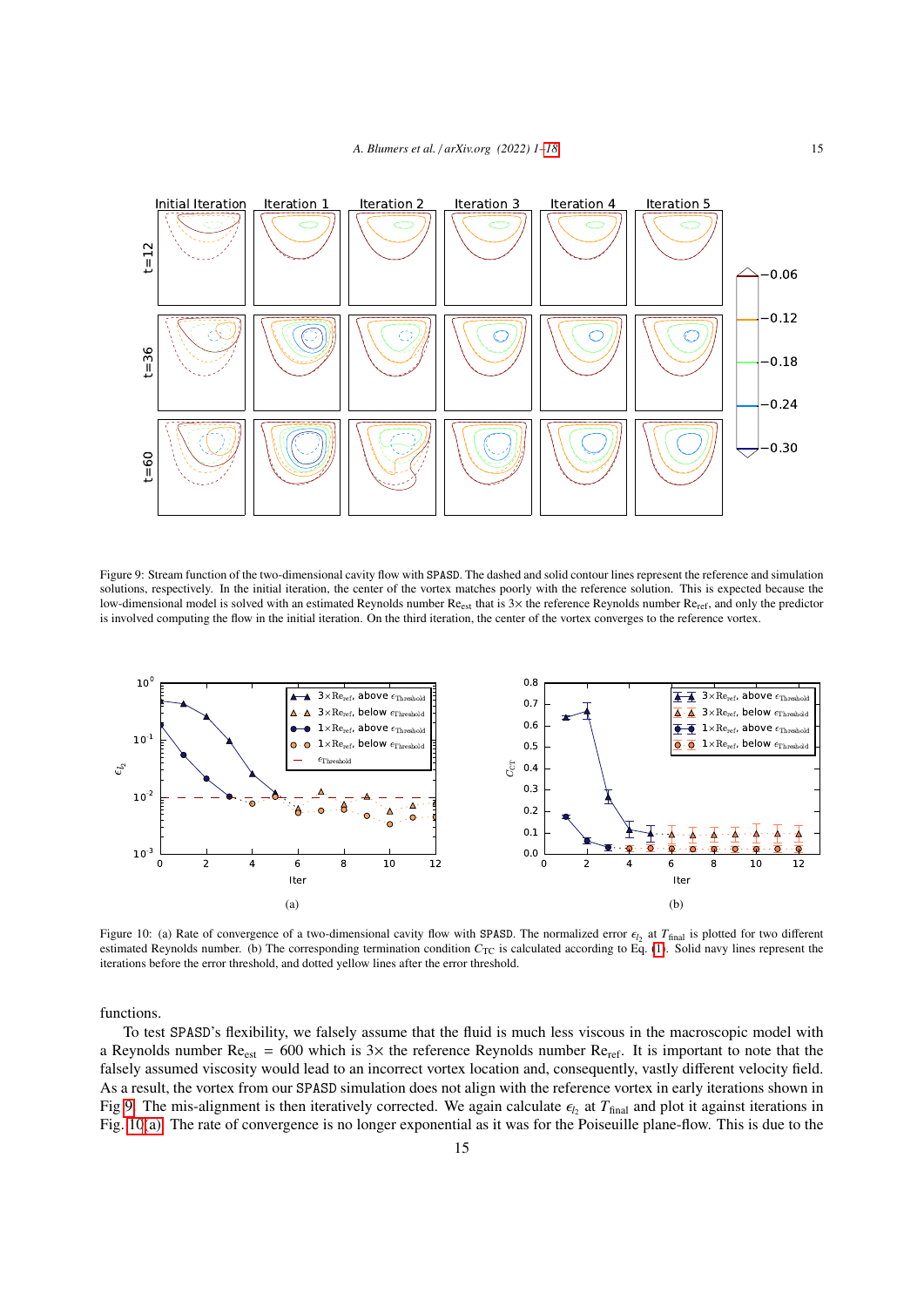notion that in two-dimensional space the *l<sub>2</sub>* error might not decay in a shortest path. For this particular case, it took 5 iterations to reach the threshold error  $\epsilon_{\text{Threshold}} = 1\%$  as shown in Fig. [10](#page-14-1)[\(a\).](#page-14-2) We also repeated the experiment with an estimated Reynolds number  $\text{Re}_{est}$  that is equal to the reference  $\text{Re}_{ref}$ . As expected, it required fewer iterations to converge. The termination criterion was also computed and plotted in Fig. [10](#page-14-1)[\(b\).](#page-14-3) It exhibits the same shortcoming as in the Poiseuille flow - no clear separation between iterations above and below  $\epsilon_{\text{Threshold}}$ . Further discussion on this issue is presented in Section [4.](#page-15-0)

# <span id="page-15-0"></span>4. Summary & Discussion

We have developed a supervised parallel-in-time algorithm for stochastic dynamics (SPASD). As an extension to the Parareal algorithm, SPASD uses heterogeneous solvers, e.g., a Navier-Stokes solver as a predictor and the DPD method as a corrector, to accelerate stochastic particle simulations by decomposing the temporal domain. The predictor, also known as the coarse propagator, solves the macroscopic model, which is generally in the form of partial differential equations, in serial. Because the microscopic model converges to continuum macroscopic models in the scale limit, the time evolution of the macroscopic system then serves as an initial condition for all time subdomains. The corrector, also known as the fine propagator, recovers the micro-dynamics with expensive stochastic simulations in parallel. While here we demonstrated SPASD for hydrodynamics, the same framework can be applied to other problems, where long-time integration is hampered by the small characteristic time scale of the micro-dynamics.

To summarize, we first presented the SPASD algorithm and analyzed its theoretical speedup. We then discussed the importance of filtering and demonstrated its effect with an example problem. The accuracy and convergence of SPASD was subsequently tested. We showed that the transient and final solutions match the analytical/reference solutions even when our estimations to the system's mean-field behavior is far from the true behavior. More importantly, the SPASD algorithm is able to preserve the stochastic fluctuations of the microscopic model. Lastly, we demonstrated that SPASD provides better parallel efficiency and thus better scalability than the conventional domain decomposition method for long-time simulations.

There are three comments and suggestions we would like to make regarding SPASD. First, although the solution converges regardless the value of estimated viscosity, an overly rough estimation requires a large number of iterations. As for the Poiseuille flow example, a rough estimate at  $10\times$  true viscosity requires 20 iterations, whereas only 5 iterations are needed for a better estimate at 2× the true viscosity. In light of this correlation, we strongly encourage using an informed estimate of the macroscopic parameters in order to maximize the efficiency. Second, if the data from one microscopic state is insufficient to determine a mean-field quantity, the projection operation can be performed with data from multiple states with temporal-proximity. With the additional data, the mean-field quantity can be determined with higher precision. Lastly, we would like to discuss the issue of the termination condition. Given that SPASD is a general parallel-in-time algorithm, the termination condition presented in Section [2.2](#page-3-2) should be applicationdependent. The stochastic noise is embedded in the refined solution.  $C_{\text{Tolerance}}$  thus should be adjusted according to the magnitude of the noise. In the examples, we chose the normalized  $l_2$  error as the quantity of interest  $C_{TC}$ . The termination criterion is satisfied when  $C_{TC}$  falls below a threshold (see Eq. [\(1\)](#page-3-1)). For the Poiseuille flow, we computed  $C_{TC}$  for all iterations as shown in Fig. [6](#page-11-1)[\(b\).](#page-12-2) When the parameter estimation is accurate as in the case of  $2\times$  reference viscosity,  $C_{TC}$  fluctuates mildly as indicated by the range of confidence interval and drops sharply to a level that satisfies the termination condition. However, when estimation is rough, the confidence interval is relatively large, which might cause the simulation to stop prematurely. In this case, we recommend using noise-filtered solution in the error calculation. Another option is to define a different quantity of interest as the termination criterion with a redefined termination condition. Finally, it is important to mention that the use of filtering helps to damp the high-frequency noises in the mean-field quantities, which only acts as a rough predictor for the fine stochastic solver. Regardless of the choice of filtering algorithms, the final solution obtained with SPASD contains all the statistics of the stochastic fluctuations and their correlations, consistent with unsupervised (serial in time) stochastic dynamics.

In future work, we would like to expand the applications of SPASD in two directions. First, we plan to simulate multi-physics dynamics along with hydrodynamics. For example, we can investigate stochastic non-isothermal systems at the microscale by incorporating the temperature equation in the macro-model. The temperature equation and the Navier-Stokes can be solved independently. For the micro-model, we can employ the energy dissipative particle dynamics, a flavor of DPD that tracks the energy of the system explicitly [\[49\]](#page-17-23). Second, we will consider complex fluids that exhibit non-Newtonian behavior while employing a simple fluid model in the macro-scale. For example,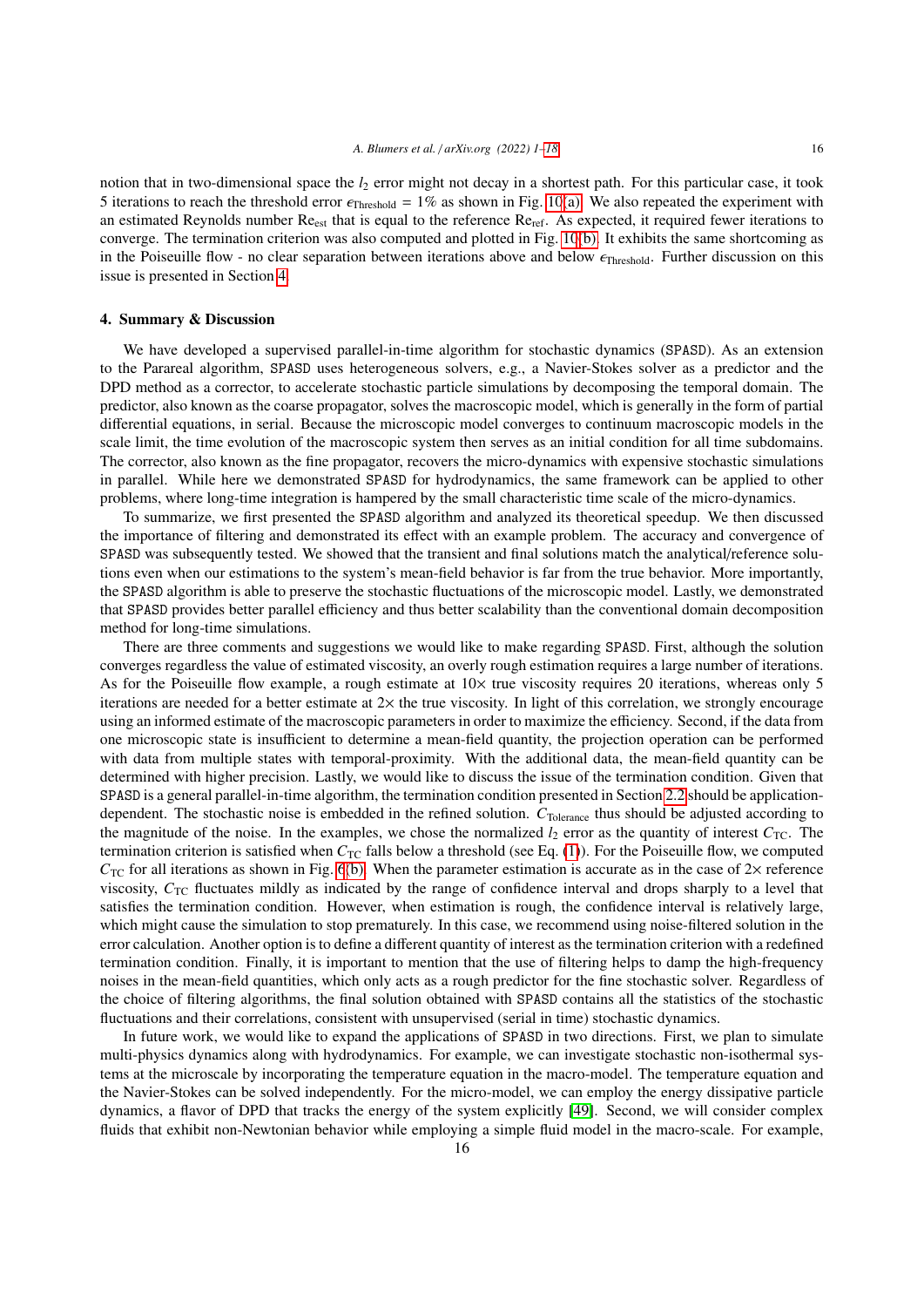we can model blood flow in the microscale, in which the non-Newtonian behavior can be captured with explicit representations of red blood cells and white blood cells [\[54\]](#page-17-28). These are currently very expensive simulations and the aim is to test whether SPASD can speed up such simulations by orders of magnitude while maintaining the fidelity of microscale simulations.

## Acknowledgements

This work was supported by the DOE PhILMs project (No. DE-SC0019453) and the U.S. Army Research Laboratory under Cooperative Agreement No. W911NF-12-2-0023. An award of computer time was provided by the ASCR Leadership Computing Challenge (ALCC) program. This research used resources of the Argonne Leadership Computing Facility, which is a DOE Office of Science User Facility supported under Contract DE-AC02-06CH11357. This research also used resources of the Oak Ridge Leadership Computing Facility, which is a DOE Office of Science User Facility supported under Contract DE-AC05-00OR22725. The authors would like to thank Dr. Fangying Song for providing technical support on data analysis and Prof. Yvon Maday for insightful discussions.

## <span id="page-16-0"></span>References

- <span id="page-16-1"></span>[1] R. Erban, S. J. Chapman, Reactive boundary conditions for stochastic simulations of reaction–diffusion processes, Phys. Biol. 4 (1) (2007) 16–28.
- <span id="page-16-2"></span>[2] A. Pérez, F. J. Luque, M. Orozco, Frontiers in molecular dynamics simulations of DNA, Acc. Chem. Res. 45 (2) (2012) 196–205.
- <span id="page-16-3"></span>[3] K. A. Feenstra, B. Hess, H. J. Berendsen, Improving efficiency of large time-scale molecular dynamics simulations of hydrogen-rich systems, J. Comput. Chem. 20 (1999) 786–798.
- <span id="page-16-4"></span>[4] I. Pivkin, P. Richardson, G. E. Karniadakis, Effect of red blood cells on platelet aggregation, IEEE Eng. Med. Biol. Mag. 28 (2) (2009) 32–37.
- <span id="page-16-5"></span>[5] A. Yazdani, H. Li, J. D. Humphrey, G. E. Karniadakis, A general shear-dependent model for thrombus formation, PLOS Comput. Biol. 13 (1) (2017) e1005291.
- <span id="page-16-6"></span>[6] M. Killer, A. S. Arthur, J. D. Barr, B. Richling, G. M. Cruise, Histomorphology of thrombus organization, neointima formation, and foreign body response in retrieved human aneurysms treated with hydrocoil devices, J. Biomed. Mater. Res. B 94B (2) (2010) 486–492.
- <span id="page-16-7"></span>[7] A. J. Schriefl, M. J. Collins, D. M. Pierce, G. A. Holzapfel, L. E. Niklason, J. D. Humphrey, Remodeling of intramural thrombus and collagen in an Ang-II infusion ApoE-/- model of dissecting aortic aneurysms, Thromb. Res. 130 (3) (2012) e139–e146.
- <span id="page-16-8"></span>[8] N. Filipovic, M. Kojic, A. Tsuda, Modelling thrombosis using dissipative particle dynamics method, Philos. Trans. Royal Soc. A 366 (1879) (2008) 3265–3279.
- <span id="page-16-9"></span>[9] P. L. Freddolino, C. B. Harrison, Y. Liu, K. Schulten, Challenges in protein-folding simulations, Nat. Phys. 6 (10) (2010) 751.
- <span id="page-16-10"></span>[10] M. Prigozhin, M. Gruebele, Microsecond folding experiments and simulations: a match is made, Phys. Chem. Chem. Phys. 15 (10) (2013) 3372–3388.
- <span id="page-16-11"></span>[11] K. Lindorff-Larsen, S. Piana, R. O. Dror, D. E. Shaw, How fast-folding proteins fold, Science 334 (6055) (2011) 517–520.
- <span id="page-16-12"></span>[12] R. Elber, Perspective: Computer simulations of long time dynamics, J. Chem. Phys. 144 (6) (2016) 060901.
- <span id="page-16-13"></span>[13] A. L. Blumers, Y.-H. Tang, Z. Li, X. Li, G. E. Karniadakis, GPU-accelerated red blood cells simulations with transport dissipative particle dynamics, Comput. Phys. Commun. 217 (2017) 171–179.
- <span id="page-16-14"></span>[14] J. Nievergelt, Parallel methods for integrating ordinary differential equations, Commun. ACM. 7 (12) (1964) 731–733.
- <span id="page-16-15"></span>[15] J.-L. Lions, Y. Maday, G. Turinici, Résolution d'edp par un schéma en temps «pararéel», Comptes Rendus de l'Académie des Sciences-Series I-Mathematics 332 (7) (2001) 661–668.
- <span id="page-16-16"></span>[16] C. Farhat, M. Chandesris, Time-decomposed parallel time-integrators: theory and feasibility studies for fluid, structure, and fluid-structure applications, Int. J. Numer. Meth. Eng. 58 (9) (2003) 1397–1434.
- <span id="page-16-17"></span>[17] I. Garrido, M. S. Espedal, G. E. Fladmark, A convergent algorithm for time parallelization applied to reservoir simulation, in: Domain Decomposition Methods in Science and Engineering, Springer, 2005, pp. 469–476.
- <span id="page-16-18"></span>[18] P. F. Fischer, F. Hecht, Y. Maday, A parareal in time semi-implicit approximation of the Navier-Stokes equations, in: Domain decomposition methods in science and engineering, Springer, 2005, pp. 433–440.
- <span id="page-16-19"></span>[19] D. Samaddar, D. E. Newman, R. Sánchez, Parallelization in time of numerical simulations of fully-developed plasma turbulence using the parareal algorithm, J. Comput. Phys. 229 (18) (2010) 6558–6573.
- <span id="page-16-20"></span>[20] Q. Xu, J. S. Hesthaven, F. Chen, A parareal method for time-fractional differential equations, J. Comput. Phys. 293 (2015) 173–183.
- <span id="page-16-21"></span>[21] L. Baffico, S. Bernard, Y. Maday, G. Turinici, G. Zérah, Parallel-in-time molecular-dynamics simulations, Phys. Rev. E 66 (5) (2002) 057701.
- [22] E. J. Bylaska, J. Q. Weare, J. H. Weare, Extending molecular simulation time scales: Parallel in time integrations for high-level quantum chemistry and complex force representations, J. Chem. Phys. 139 (7) (2013) 074114.
- <span id="page-16-22"></span>[23] M. Astorino, F. Chouly, A. Quarteroni, Multiscale coupling of finite element and lattice Boltzmann methods for time dependent problems, Politecnico di Milano.
- [24] R. Speck, D. Ruprecht, R. Krause, M. Emmett, M. Minion, M. Winkel, P. Gibbon, A massively space-time parallel N-body solver, in: Proceedings of the International Conference on High Performance Computing, Networking, Storage and Analysis, IEEE Computer Society Press, 2012, p. 92.
- [25] G. Frantziskonis, K. Muralidharan, P. Deymier, S. Simunovic, P. Nukala, S. Pannala, Time-parallel multiscale/multiphysics framework, J. Comput. Phys. 228 (21) (2009) 8085–8092.